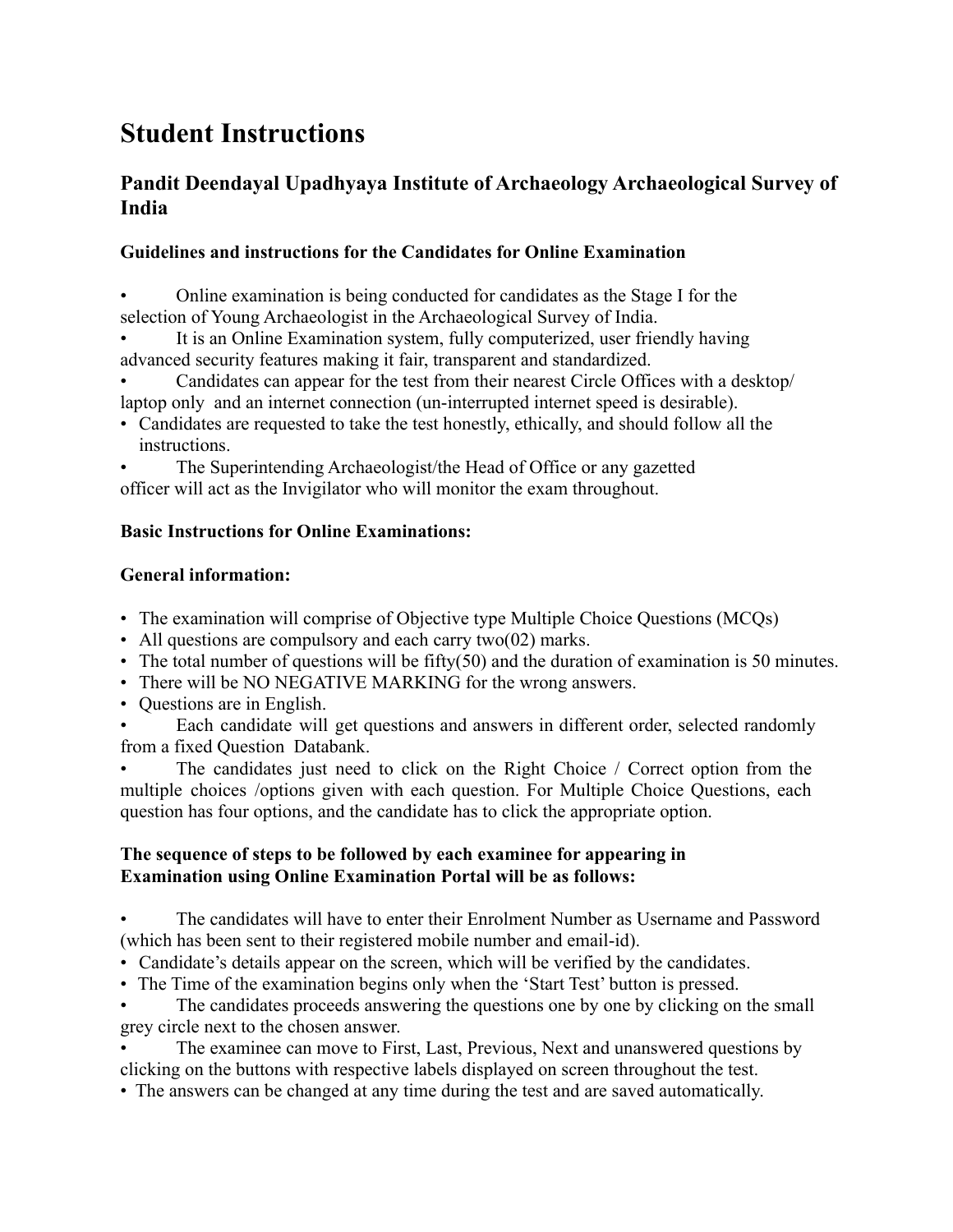• It is possible to Review the answered as well as the unanswered questions.

• The Time remaining is shown in the Right Top Corner of the screen.

• The system automatically shuts down when the time limit is over OR alternatively if examinee finishes the exam before time he can quit by pressing the 'End Test' button. The candidates don't click the "END TEST" Button until the candidates want to quit from **Examination** 

#### **Extra Exam Attempt Will not be provided if,**

- Candidate fails to appear for exam within specified timings.
- Candidate does not appear for the papers.
- Candidate appears for exam late / face lack of time.
- Candidate ignores instructions and rules.
- Candidate does not submit the exam properly.
- Candidate face lack of internet or power failure problems.

#### **Important: Do not click the "End Test" button unless you want to leave early.**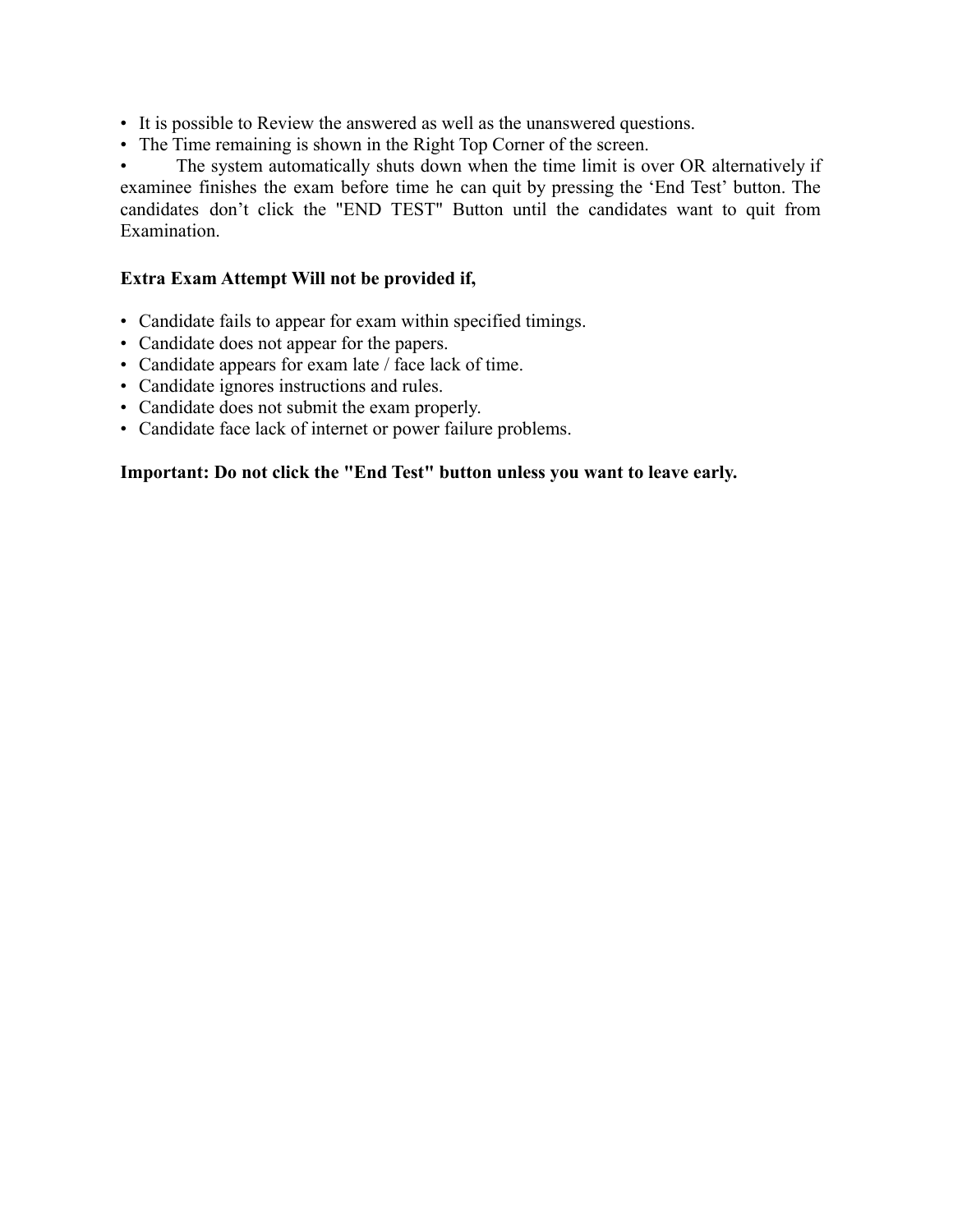#### **List of eligible candidates who have provided complete documentary evidence in support of their applications (SI. no. 01 to 153)**

#### **Eligible Candidates List**

**IMPORTANT INSTRUCTION:- Candidates are advised to bring their own laptop's with internet connection. Smart phone and Tablets will not work with the software.**

| SI <sub>No</sub> | Name of the Candidate  | <b>Field of Study</b>                                          | <b>Father Name</b>            | <b>Nearest Place of exam</b> |
|------------------|------------------------|----------------------------------------------------------------|-------------------------------|------------------------------|
| 1                | R. Karthikeyan         | M.A (History &<br>Archaeology)                                 | T. Radha                      | Chennai Circle               |
| $\overline{2}$   | Sarat Pradhan          | M.A(AIHC&Archeology)                                           | Simanchal Pradhan             | <b>Bhuvaneshwar Circle</b>   |
| 3                | Ankit Sahay            | 1.A(AIHC&Archeology)<br>PDGA (Archaeology)                     | Lt. Chandrama prasad          | Patna Circle                 |
| 4                | Ramesh Biradar         | 1.A (History & Archaeology                                     | Shankaraguda                  | <b>Dharawad Circle</b>       |
| 5                | Shivaraj Hugar         | M.A (History &<br>Archaeology)                                 | Basavarajappa                 | <b>Dharawad Circle</b>       |
| 6                | Vinayak Ganachari      | M.A (History &<br>Archaeology)                                 | Surender                      | <b>Dharawad Circle</b>       |
| $\overline{7}$   | Miriam Najjim          | M.A (Archaeology)                                              | Najjim. M.sahib               | <b>Thrissur Circle</b>       |
| 8                | Khadke Myuresh Deepak  | M.A (Archaeology)                                              | Deepak sakharampant<br>khadke | Aurangabad Circle            |
| 9                | Satyam Dubey           | M.A (AIHC&<br>Archaeology) PGDA<br>(Archaeology) (pursuing)    | Mukesh dubey                  | Jhansi Circle                |
| 10               | Anjali Jaiswal         | M.A (AIHC& Archaeology)                                        | Anil jaiswal                  | Nagpur Circle                |
| 11               | Rajeev Yadav           | M.A (AIH& Archaeology)                                         | Lautan ram yadav              | Lucknow Circle               |
| 12               | Varun Vyas             | M.A (AIHC& Archaeology)                                        | Harindra vyas                 | Vadodara Circle              |
| 13               | Deepak N               | M.A (AIHC& Archaeology)                                        | Naga Sekr.j                   | Chennai Circle               |
| 14               | Swarnima               | M.A (AIHC& Archaeology)                                        | Surendra shukla               | Lucknow Circle               |
| 15               | Debajit Ghosh          | M.A (AIHC&<br>Archaeology) PGDU<br>(Underwater<br>Archaeology) | Dinabandhu ghosh              | Kolkata Circle               |
| 16               | Yogita Rajesh Baviskar | M.A (Archaeology&<br>Anicent history)                          | Rajesh vithal bhaviskar       | Mumbai Circle                |
| 17               | M. Aydhika             | A (AH& Archaeology)<br>PGDA (Archaeology)                      | D.Muthu                       | Chennai Circle               |
| 18               | Mohd. Zeeshan          | M.A (Archaeology &<br>Heritage Management)                     | Nisar ali                     | Delhi Circle                 |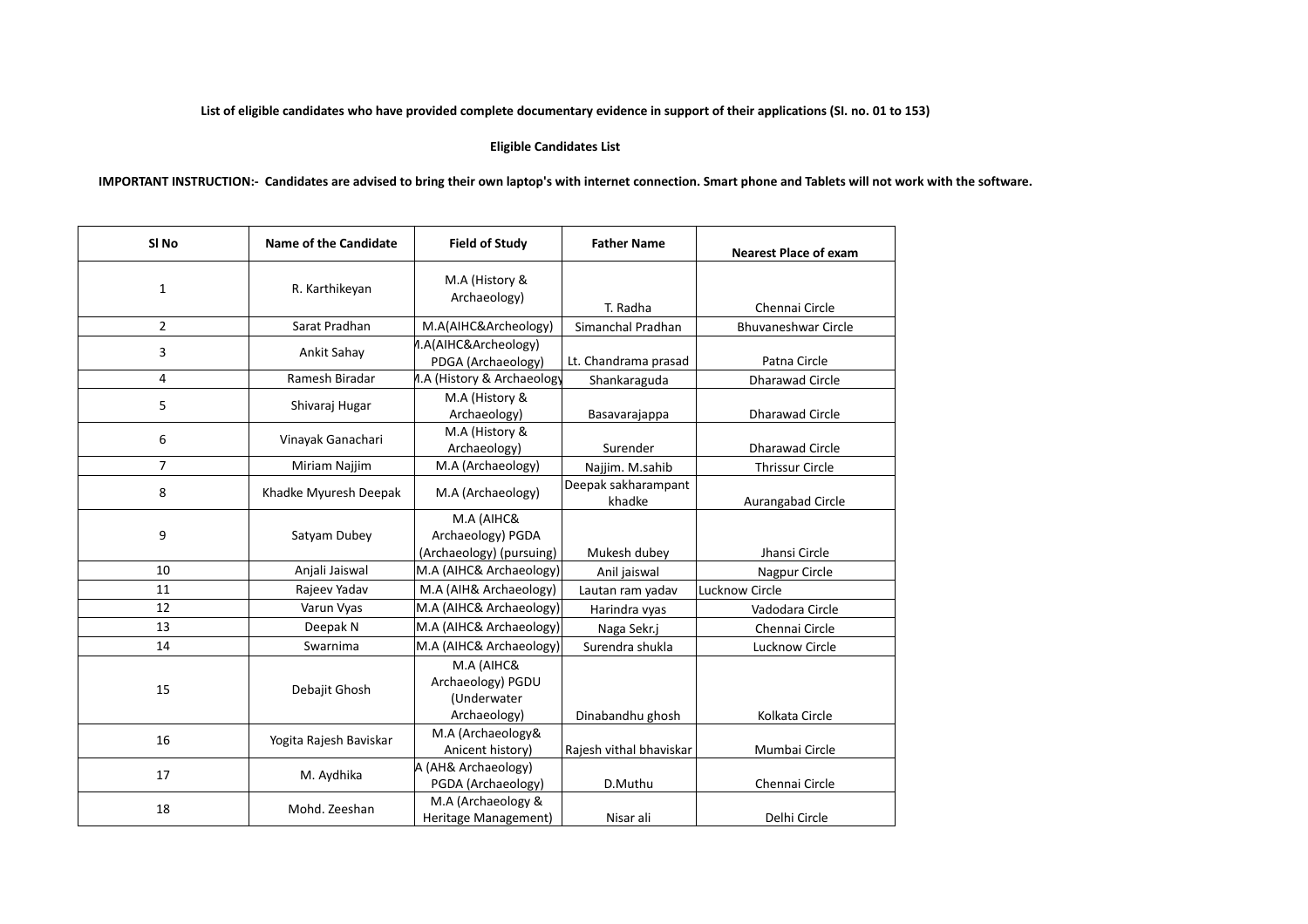| 19                 | Sanjukta Roy                | MSc. (Archaeology)     | Shantanu roy         | Kolkata Circle         |
|--------------------|-----------------------------|------------------------|----------------------|------------------------|
| 20                 | Gome Dhanshri Balasahed     | M.A (History &         |                      |                        |
|                    |                             | Archaeology)           | Gome Balashedappa    | Mumbai Circle          |
| 21                 | Gadage Smita Rajeshekhar    | M.A (History &         | gadage rajeshekhar   |                        |
|                    |                             | Archaeology)           | vishwanath           | Mumbai Circle          |
| 22                 | Gavandi Vinayak Vijay Kumar | M.A (History &         | Gavandi vijay kumar  |                        |
|                    |                             | Archaeology)           | vithal               | Mumbai Circle          |
| 23                 | Sonal Dhikle                | M.A (AIHC&             |                      |                        |
|                    |                             | Archaeology)           | Satish dhikle        | Mumbai Circle          |
| 24                 | Siddharthini M.P            | M.A (AIHC&             |                      |                        |
|                    |                             | Archaeology)           | Punniya murthy       | Chennai Circle         |
| 25                 | Savita C                    | M.A (AIH& Archaeology) | Chandra mohan S      | Chennai Circle         |
| 26                 | Chellapilla Krishnavamshi   | M.A (AIHC&             |                      |                        |
|                    |                             | Archaeology)           | Ch Murali            | Amravati Circle        |
| 27                 | M.S.V.N Saranga Pani        | M.A (AIH& Archaeology) | M.Shri               |                        |
|                    |                             |                        | Venkaleshvaryulu     | Amravati Circle        |
| 28                 | Delonia Prathiksha J.P      | M.A (AH& Archaeology)  | J.Prabakar           | Chennai Circle         |
| 29                 | Anitha.PC                   | M.A (AIHC&             |                      |                        |
|                    |                             | Archaeology)           | Preman P C           | Delhi Circle           |
| 30                 | Keerthana M                 | M.A (AH& Archaeology)  | Murugasen. V         | Chennai Circle         |
| 31                 | Deepshikha Sati             | M.A (AIHC&Archaeology) | Solsemwal            | Dheradun Circle        |
|                    | Shivangi Singh              | M.A (AIHC&             |                      |                        |
| 32                 |                             | Archaeology) PGDA      |                      |                        |
|                    |                             | (Archaeology)          | Shobhanth singh      | Sarnath Circle         |
| 33                 | Babita Joshi                | M.A (AIHC&             |                      |                        |
|                    |                             | Archaeology)           | Sunil Dutt joshi     | Dheradun Circle        |
| 34                 | Indu TL                     | M.A (Archaeology       |                      |                        |
|                    |                             | Ancient History)       | Lalan TL             | <b>Thrissur Circle</b> |
| 35                 | Magre Swapnil               | M.A (Archaeology)      | Magre Ramdas         | Aurangabad Circle      |
|                    |                             | M.A (Archaeology &     |                      |                        |
| 36                 | P. Arun Kumar               | : History)             |                      |                        |
|                    |                             | PGDA (Archaeology)     | E.pramasivam         | Chennai Circle         |
| 37                 | Jaypalsinh M Jadeja         | M.A (Archaeology)      | Mahaendrasinh Jadeja | Rajkot Circle          |
| 38                 | Amit Kumar                  | M.A (AIHC              |                      |                        |
|                    |                             | &Archaeology)          | Ajit kumar           | Chandigarh Circle      |
| 39                 | Dr. Manoj Kumar             | M.A (AIHC &            |                      |                        |
|                    |                             | Archaeology)           | Arjun Singh          | Chandigarh Circle      |
| 40<br>Priya Sharma |                             | M.A (AIHC&Archaeology) |                      |                        |
|                    |                             | PGDA (Archaeology)     | Markandey            | Jabalpur Circle        |
| 41                 | Godhuli Chatterjee          | M.Sc (Archaeology)     | Sankar chatterjee    | Kolkata Circle         |
| 42                 | Pryank Wadhera              | M.A (AIHC&             |                      |                        |
|                    |                             | Archaeology)           | Rakesh wadhera       | Delhi Circle           |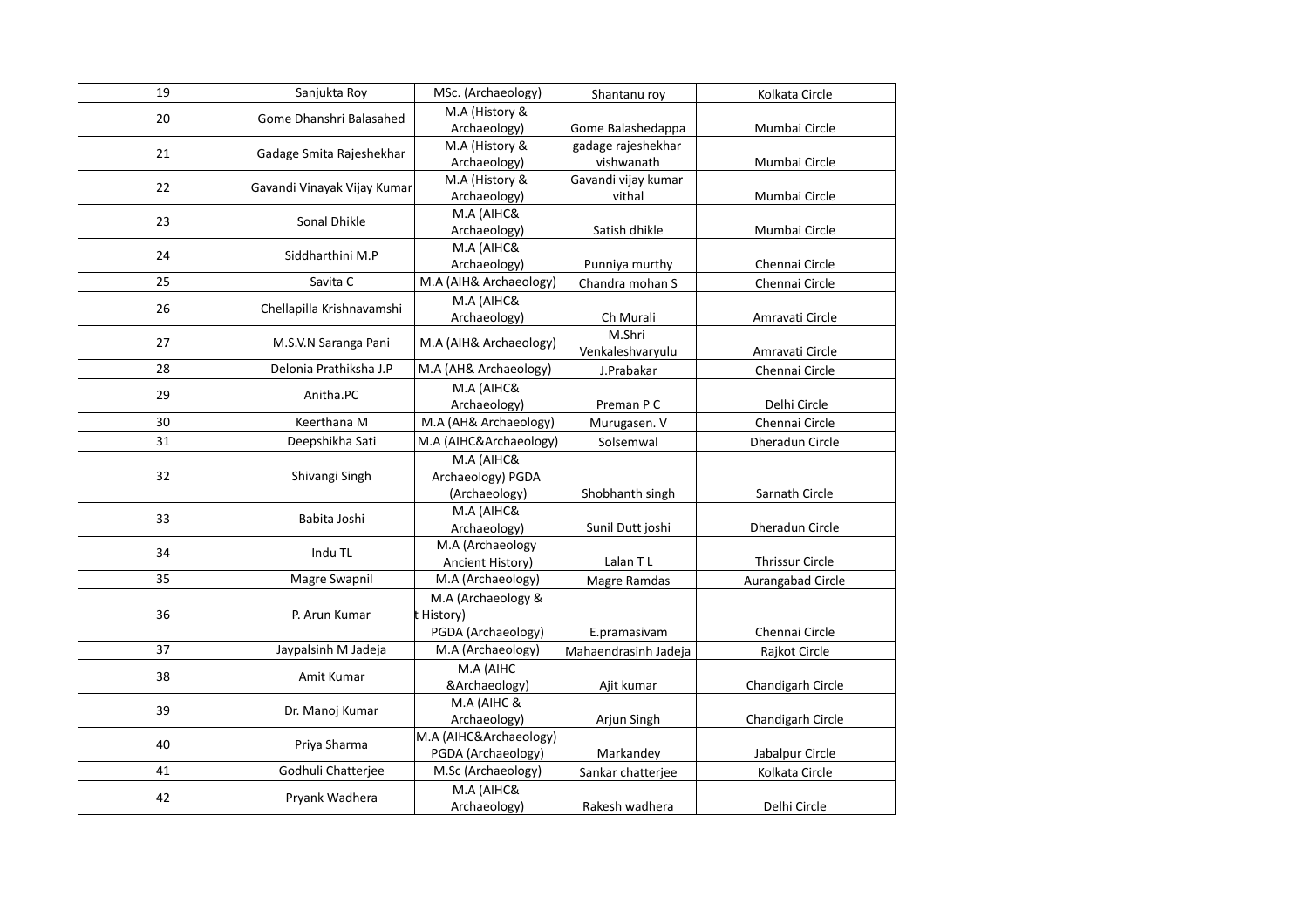| 43 | P. Vinnie Pratibha        | M.A (AIHC&                            |                  |                            |
|----|---------------------------|---------------------------------------|------------------|----------------------------|
|    |                           | Archaeology)                          | venugopal        | Chattisgarh Circle         |
| 44 | Ballahungi Ravi           | M.A (History &                        |                  |                            |
|    |                           | Archaeology)                          | Maheshappa       | Hampi Circle               |
| 45 | <b>Anand Kumar Pal</b>    | M.A (AIHC &                           |                  | Jabalpur Circle            |
|    |                           | Archaeology)<br>M.A (Archaeology&     | Bhagriath pal    |                            |
| 46 | Gopalkrishnan Subramaniam | Ancient History)                      | Balasubramaniam  | Mumbai Circle              |
|    |                           | M.A (AIHC&                            |                  |                            |
|    |                           | Archaeology) PGDA                     |                  |                            |
| 47 | Vikram Siingh             | (Archaeology &                        |                  |                            |
|    |                           | Museology)                            | suresh pal       | Chandigarh Circle          |
| 48 | Jui Paul                  | M.Sc (Archaeology)                    | Madan mohan paul | Kolkata Circle             |
|    |                           |                                       | Lt. Pulakram Jan |                            |
| 49 | Madhurima Bagchi          | M.A (Archaeology)                     | bagchi           | Kolkata Circle             |
|    |                           | M.A (History &                        |                  |                            |
| 50 | Hanamant Meti             | Archaeology)                          | Shivappa         | <b>Dharawad Circle</b>     |
| 51 |                           | M.A (History &                        |                  |                            |
|    | Neelappa Meti             | Archaeology)                          | Shekhappa        | <b>Dharawad Circle</b>     |
| 52 | U. Gopalkrishnan          | M.A (Archaeology &                    |                  |                            |
|    |                           | Ancient History)                      | A. Umapathy      | Chennai Circle             |
| 53 | Vivek Shukla              | M.A (AHC& Archeology)                 |                  |                            |
|    |                           | PGDA (Archeology)                     | Sanjay shukla    | Sarnath Circle             |
| 54 | Dr. Shyam Prakash         | M.A (AIH& Archaeology)                | <b>Dhasrath</b>  |                            |
|    |                           |                                       | Vishwakarma      | Patna Circle               |
| 55 | Shefta Irshad             | M.A (Archaeology)                     | Sk. Saifullah    | Kolkata Circle             |
| 56 | Anamika Hazra             | Msc. (Archaeology)                    | Somenath Hazra   | Kolkata Circle             |
| 57 | Kailash Bhoi              | M.A (AIHC&                            |                  |                            |
|    |                           | Archaeology)                          | Karthik Bora     | <b>Bhuvaneshwar Circle</b> |
| 58 | Dr. Suman Kumari          | M.A (AIHC&                            | Om prakash       |                            |
|    |                           | Archaeology)                          | choudhary        | Kolkata Circle             |
| 59 | Shivam Dubey              | M.A (AIC& Archaeology)                | Sita ram dubey   | Jabalpur Circle            |
|    |                           | M.A (History &                        |                  |                            |
| 60 | Thirumala R               | Archaeology) PGDM                     |                  |                            |
|    |                           | (Museology &                          |                  |                            |
|    |                           | Archaeology) (Pursuing)<br>M.A (AIHC& | Rajanna. H       | Hampi Circle               |
| 61 | Preeti Singh              | Archaeology)                          | Pahvari singh    | Sarnath Circle             |
|    |                           | M.A (AIHC&                            |                  |                            |
| 62 | Abhinav Tiwari            | Archaeology)                          | Ramakant tiwari  | Sarnath Circle             |
|    |                           | M.A (History &                        |                  |                            |
| 63 | Pallavi E.J               | Archaeology)                          | Jayara megowda   | Hampi Circle               |
|    |                           |                                       |                  |                            |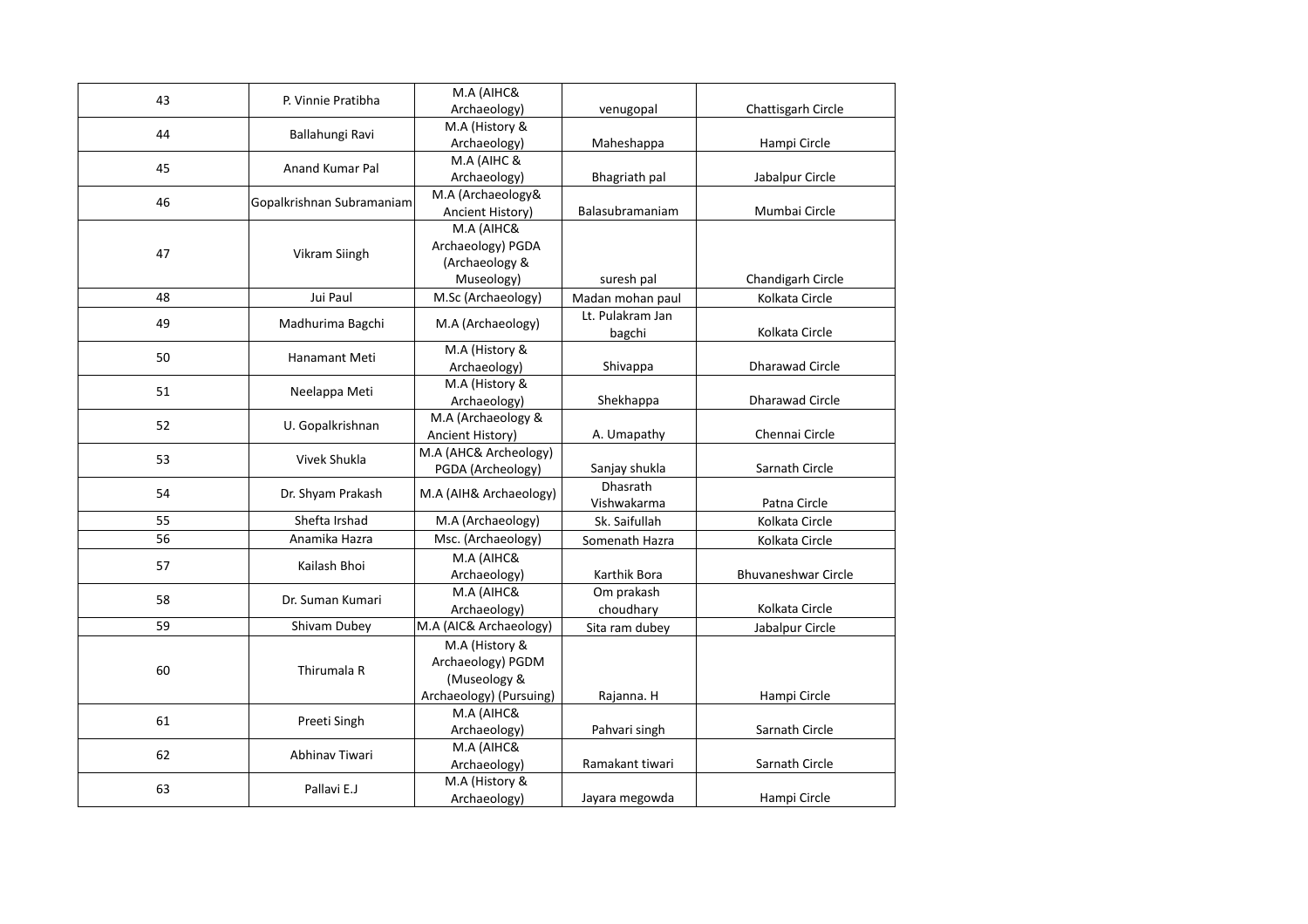|    |                          | M.A (AIH& Archaeology)                       |                       |                         |
|----|--------------------------|----------------------------------------------|-----------------------|-------------------------|
| 64 | Ashutosh Singh           | PGDA (Archaeology &                          |                       |                         |
|    |                          | Museology)                                   | Rakesh kumar verma    | Lucknow Circle          |
| 65 | Chandra Bhushan Gupt     | M.A (AIHC&                                   |                       |                         |
|    |                          | Archaeology)                                 | Lok nath gupta        | Sarnath Circle          |
| 66 | Purnima Kumari           | M.A (AIHA& Culture)                          | Kanhat jha            | Patna Circle            |
| 67 | Dr. N. Vinod             | M.A (AIHC&                                   |                       |                         |
|    |                          | Archaeology)                                 | N. ramamurthy         | <b>Hyderabad Circle</b> |
| 68 | Charutha S               | M.A (AH& Archaeology)                        |                       |                         |
|    |                          | PGDA (Archaeology)                           | Sagar                 | <b>Thrissur Circle</b>  |
| 69 | Saptarshi Chowdhury      | M.A (Archaeology)                            | Sudip chowdhury       | Kolkata Circle          |
| 70 | Avinash Kumar Giri       | M.A (Archaeology &                           |                       |                         |
|    |                          | Museology                                    | Om prakash giri       | Ranchi Circle           |
| 71 | Anuska Singh             | M.A (AIH& Archaeology)                       | Anil singh            | Delhi Circle            |
| 72 | Sourav Kumar             | M.A (Archaeology &                           |                       |                         |
|    |                          | Museology                                    | Rama shish yadav      | <b>Dharawad Circle</b>  |
| 73 | Neha Jaiswal             | M.A (AIHC&                                   |                       |                         |
|    |                          | Archaeology)                                 | Udai kumar jaiswal    | Mumbai Circle           |
| 74 | Alok                     | M.A (Archaeology&                            |                       |                         |
|    |                          | Heritage management)                         | Shiv kumar            | Delhi Circle            |
|    |                          | M.A (Ancient Indian                          |                       |                         |
| 75 | Dilshad Fatima           | History) PGDA                                |                       |                         |
|    |                          | (Archaeology)                                | wakil ahmad           | Sarnath Circle          |
| 76 | Kristi Bora              | M.A (Archaeology)                            | Kiriti bora           | Guwahati Circle         |
| 77 | Vedang Hemant Joshi      | M.A (Archaeology &                           |                       |                         |
|    |                          | Ancient History)                             | Hemant shri ram joshi | Nagpur Circle           |
| 78 | Raghavendra Kumar Sharma | M.A (AHA& Culture)                           | Babu lal sharma       | Lucknow Circle          |
| 79 | Jithu Dhanian DC         | PDGA (Archaeology)<br>M.A (AIH& Archaeology) |                       |                         |
|    |                          |                                              | J. C. Dhani palan     | <b>Hyderabad Circle</b> |
| 80 | Mohd. Alam               | M.A (AIHC&                                   | M. Azim               | Meerut Circle           |
|    |                          | Archaeology)<br>M.A (AIHC &                  |                       |                         |
| 81 | Deepak Kumar             | Archaeology) PGDA                            |                       |                         |
|    |                          | (Archeology)                                 | Vijay pal             | <b>Meerut Circle</b>    |
|    |                          | M.A (AIHC&                                   |                       |                         |
| 82 | Debadrita Ghosh          | Archaeology)                                 | Shankar Ghosh         | Kolkata Circle          |
|    |                          | M.A (AIHC&                                   |                       |                         |
| 83 | Tanmoy Howlader          | Archaeology) PDGA                            |                       |                         |
|    |                          | (Archaeology)                                | Tapas howlader        | Kolkata Circle          |
|    |                          | M.A (AIHC&                                   |                       |                         |
| 84 | Deepshikha Singh         | Archaeology)                                 | Akhilesh kumar singh  | Lucknow Circle          |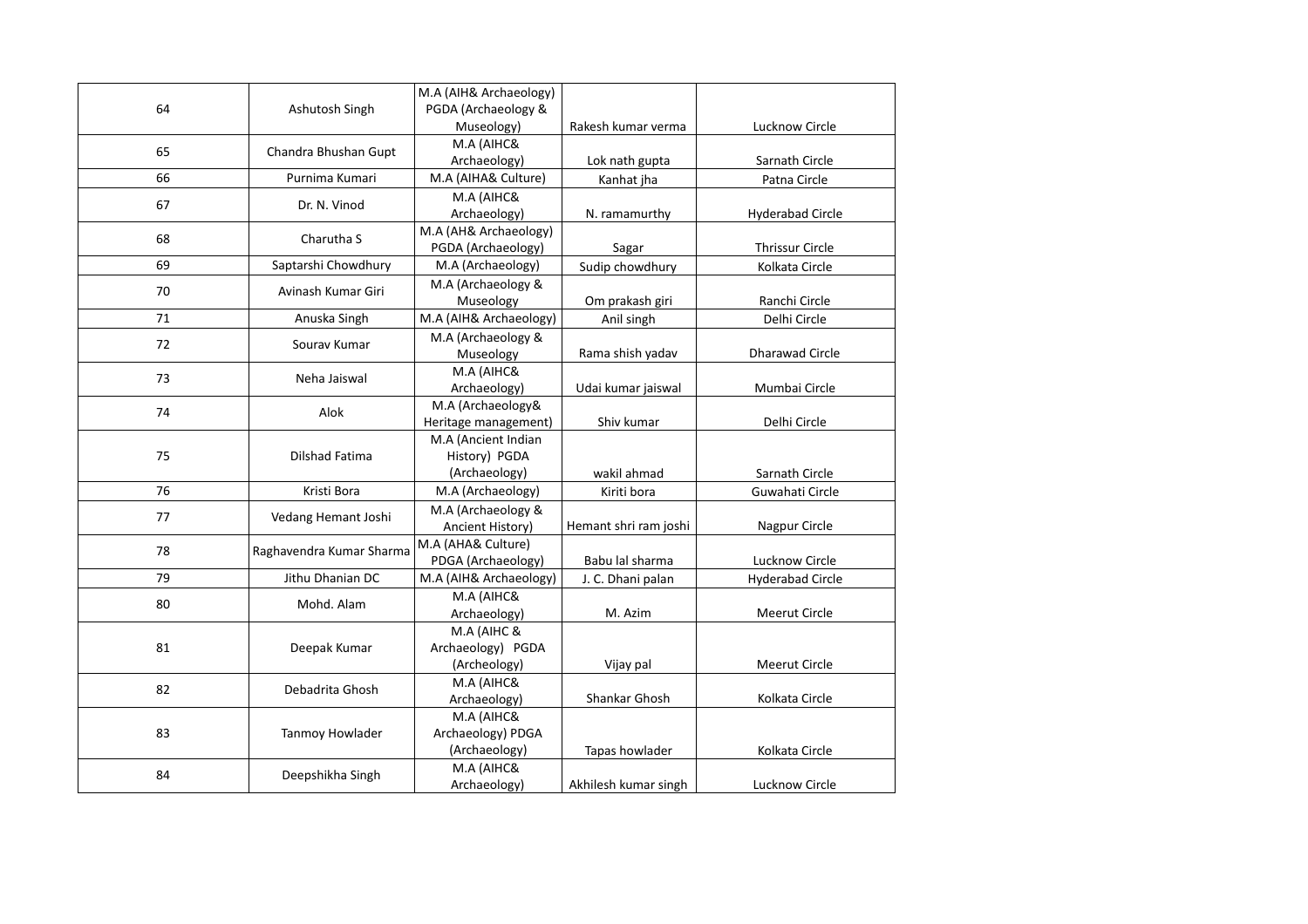|     |                        | M.A (AIH& Archaeology) |                      |                         |
|-----|------------------------|------------------------|----------------------|-------------------------|
| 85  | Vadivel K              | PGDE (Epigraphy &      |                      |                         |
|     |                        | Archaeology)           | Kumar P              | Chennai Circle          |
| 86  | Rahul Shankhala        | M.A (AIHC &            |                      |                         |
|     |                        | Archaeology)           | Lt.Chintamansank     | <b>Bhopal Circle</b>    |
| 87  | Kintada Hari Krishna   | M.A (AH& Archaeology)  | Kintade ramana       | Amravati Circle         |
| 88  | Mobeersha KM           | M.A (AH& Archaeology)  | Moideen kutty        | <b>Thrissur Circle</b>  |
| 89  | Anand P. Naikar        | M.A (AIHC&             |                      |                         |
|     |                        | Archaeology)           | PF Naikar            | Hampi Circle            |
| 90  | S. Gnanaguru           | M.A (History &         |                      |                         |
|     |                        | Archaeology)           | S.Selvaraj           | Chennai Circle          |
| 91  | Mahmadrafeek M Nadaf   | M.A (History &         |                      |                         |
|     |                        | Archaeology)           | Mahmadanif nadaf     | Dharawad Circle         |
| 92  | Kothapalli Harikrishna | M.A (AH& Archaeology)  | Kothapali ravi       | <b>Hyderabad Circle</b> |
| 93  | Joshi Kshiti N         | M.A (Archaeology)      | Nilesh               | Rajkot Circle           |
| 94  | Priti                  | M.A (AIHC&             |                      |                         |
|     |                        | Archaeology)           | Nand kumar prajapati | Jabalpur Circle         |
| 95  | Anindita Saha          | M.A (Archaeology)      | Anjan saha           | Kolkata Circle          |
| 96  | Dilip Kumar J          | M.A (AH & Archaeology) | Jagannath T.K        | Chennai Circle          |
|     |                        | M.A (AIHC&             |                      |                         |
| 97  | P Prakash              | Archaeology)           | P. Narsimulu         | <b>Hyderabad Circle</b> |
| 98  | Anju Kumari            | M.A (AIHC&             |                      |                         |
|     |                        | Archaeology)           | Rakesh kumar         | Chandigarh Circle       |
|     |                        | M.A (AIHC&             |                      |                         |
| 99  | Nishant Sunil Zodape   | Archaeology) PGDA      |                      |                         |
|     |                        | (Archaeology)          | Sunil somrao zodape  | Nagpur Circle           |
| 100 | Satish Kumar           | M.A (AIHC&             |                      |                         |
|     |                        | Archaeology)           | Ram parsad           | Dheradun Circle         |
| 101 | Neethu U               | M.A (AH& Archaeology)  | Unnikrishnam         | <b>Thrissur Circle</b>  |
| 102 | Sujeet Puri Goswami    | M.A (AIHC&             |                      |                         |
|     |                        | Archaeology)           | Kallan puri goswami  | Jabalpur Circle         |
|     |                        | M.A (AH& Archaeology)  |                      |                         |
| 103 | B. Vadivazhakan        | PGDM (Museology &      |                      |                         |
|     |                        | Conservation)          | V.balasubramain      | Chennai Circle          |
| 104 | <b>Hemant Garg</b>     | M.A (History &         |                      |                         |
|     |                        | Archaeology)           | Vinod garg           | Delhi Circle            |
| 105 | Pabitra Kumar Sethi    | M.A (AIHC&             |                      |                         |
|     |                        | Archaeology)           | Joginder sethi       | Delhi Circle            |
| 106 | Laxman Nayak           | M.A (History &         |                      |                         |
|     |                        | Archaeology)           | Bhairanna naik       | <b>Bangalore Circle</b> |
| 107 | Mohammad Maqdum Baba   | M.A (AIHC&             |                      |                         |
|     |                        | Archaeology)           | Mohammad rashid      | <b>Hyderabad Circle</b> |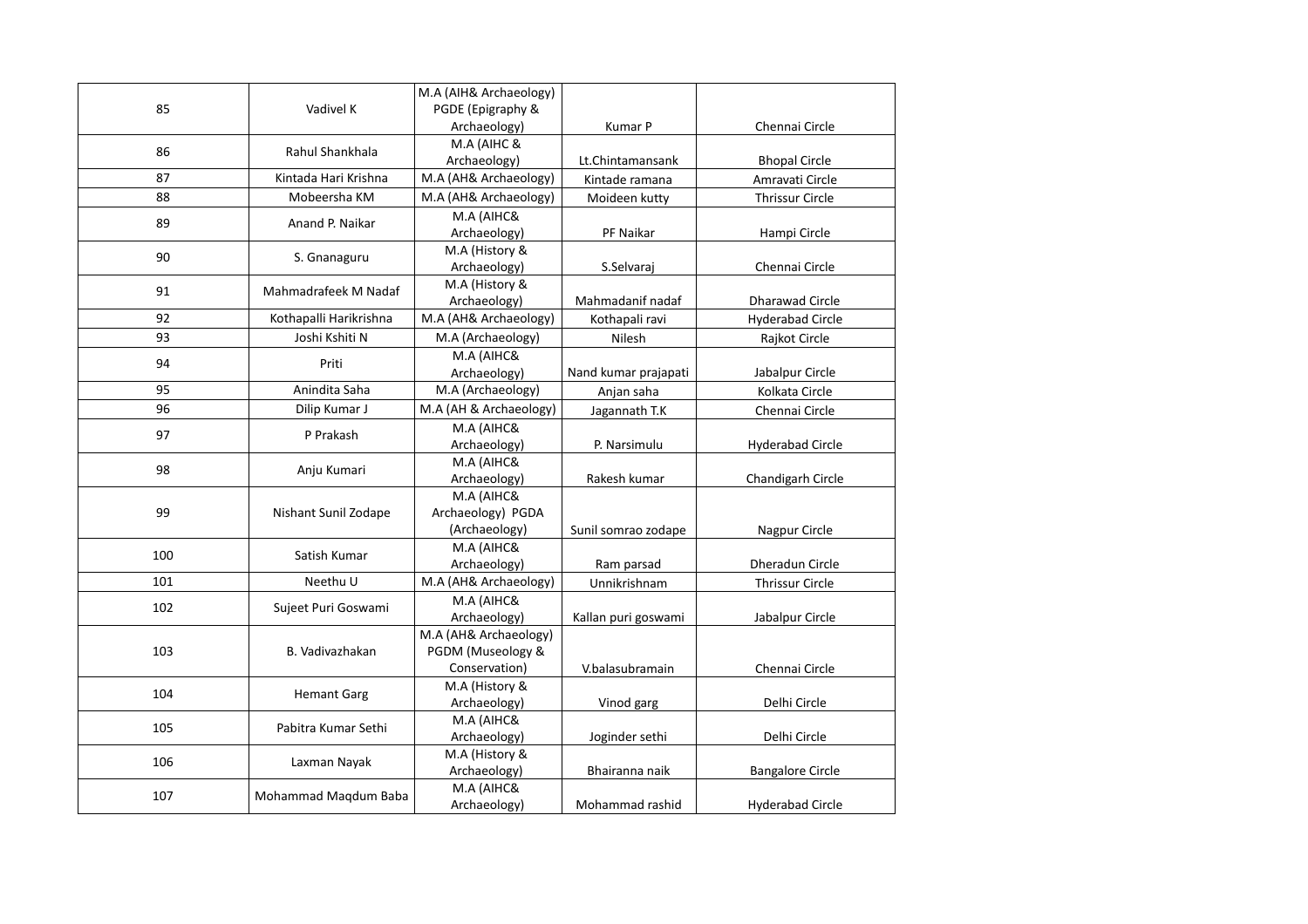| 108 | Lolimb Raj Mishra      | M.A (Archaeology and    | Bhav bhuti narayan  |                        |
|-----|------------------------|-------------------------|---------------------|------------------------|
|     |                        | Heritage Management)    | mishra              | Delhi Circle           |
|     |                        | M.A (AIHC&              |                     |                        |
| 109 | Krishna Mohan Dubey    | Archaeology) PGDA(      |                     |                        |
|     |                        | Archaeology)            | Bharat bhusan dubey | Sarnath Circle         |
| 110 | Gopika Pillai S        | M.A (Archaeology)       | G santosh kumar     | <b>Thrissur Circle</b> |
| 111 | <b>Prahlad Saket</b>   | M.A (AIHC&              |                     |                        |
|     |                        | Archaeology)            | Lt. Kishanlal saket | Jabalpur Circle        |
| 112 | Inbasekaran S          | M.A (History &          |                     |                        |
|     |                        | Archaeology)            | Senthilanthan       | Chennai Circle         |
| 113 | Aarti Iyer             | M.A (AH& Archaeology)   | K.N. Gopal krishan  | Chennai Circle         |
| 114 | M.S Sujanpal           | M.A (Archaeology)       |                     |                        |
|     |                        | PGDA(Archaeology)       | A.sanjeeva          | <b>Thrissur Circle</b> |
| 115 | <b>Pritam Maity</b>    | MSc (Archaeology)       | Khagen maity        | Kolkata Circle         |
| 116 | Shalini Kumari         | M.A (AIH& Archaeology)  | Dukkha singh        | Patna Circle           |
| 117 | Kalaivasan             | M.A (AH& Archaeology)   | kanagarajan J       | Chennai Circle         |
| 118 | Shashwati Dutta Roy    | MSc. (Archaeology)      | Vipul dutta roy     | Kolkata Circle         |
| 119 | Chitte Narendra babu   | M.A (History &          |                     |                        |
|     |                        | Archaeology)            | Chitte chandaryan   | Amravati Circle        |
|     | Anushka Ojha           | M.A (AIH& Archaeology)  |                     |                        |
| 120 |                        | PGDA (Archaeology &     |                     |                        |
|     |                        | Museology)              | K P Ojha            | Lucknow Circle         |
| 121 | Sourabh Kumar          | M.A (AIHC&              |                     |                        |
|     |                        | Archaeology)            | Ramchandra          | Lucknow Circle         |
| 122 | Sahana Vadiraj Mudargi | M.A (History &          |                     |                        |
|     |                        | Archaeology)            | Vadiraj mundragi    | <b>Dharawad Circle</b> |
| 123 | Gudali Sumathi         | M.A (AH& Archaeology)   | Gudali raju         | Amravati Circle        |
| 124 | Amit Kumar             | M.A (AIH& Archaeology)  | Akhilesh kumar      | Patna Circle           |
| 125 | Ashitha S              | M.A (Archaeology)       | Sahajahan           | <b>Thrissur Circle</b> |
| 126 | Vinay Kumar K          | M.A (History &          |                     |                        |
|     |                        | Archaeology)            | Kotpeshanaik        | Hampi Circle           |
| 127 | Sree Lakshmi KS        | M.A (History &          |                     |                        |
|     |                        | Archaeology)            | Suthesh Babu kr     | <b>Thrissur Circle</b> |
| 128 | Pratibha Sharma        | M.A (Archaeology)       | Daleep              | Shimla Circle          |
| 129 | Kakasaheb Laxman Gasti | M.A (History &          |                     |                        |
|     |                        | Archaeology)            | Laxman gasti        | <b>Dharawad Circle</b> |
| 130 | Suryadeva              | M.A (History &          |                     |                        |
|     |                        | Archaeology)            | Ganesan             | Chennai Circle         |
| 131 | Vibin G                | M.A (AIH& Archaeology)  | Ganesan S           | Chennai Circle         |
| 132 | S. Ganesh Babu         | M.A( AH& Archaeology)   | K Singaravadivelu   | Chennai Circle         |
| 133 | Shamili J              | M.A (AIHC& Archaeology) | J. Shankar G        | Chennai Circle         |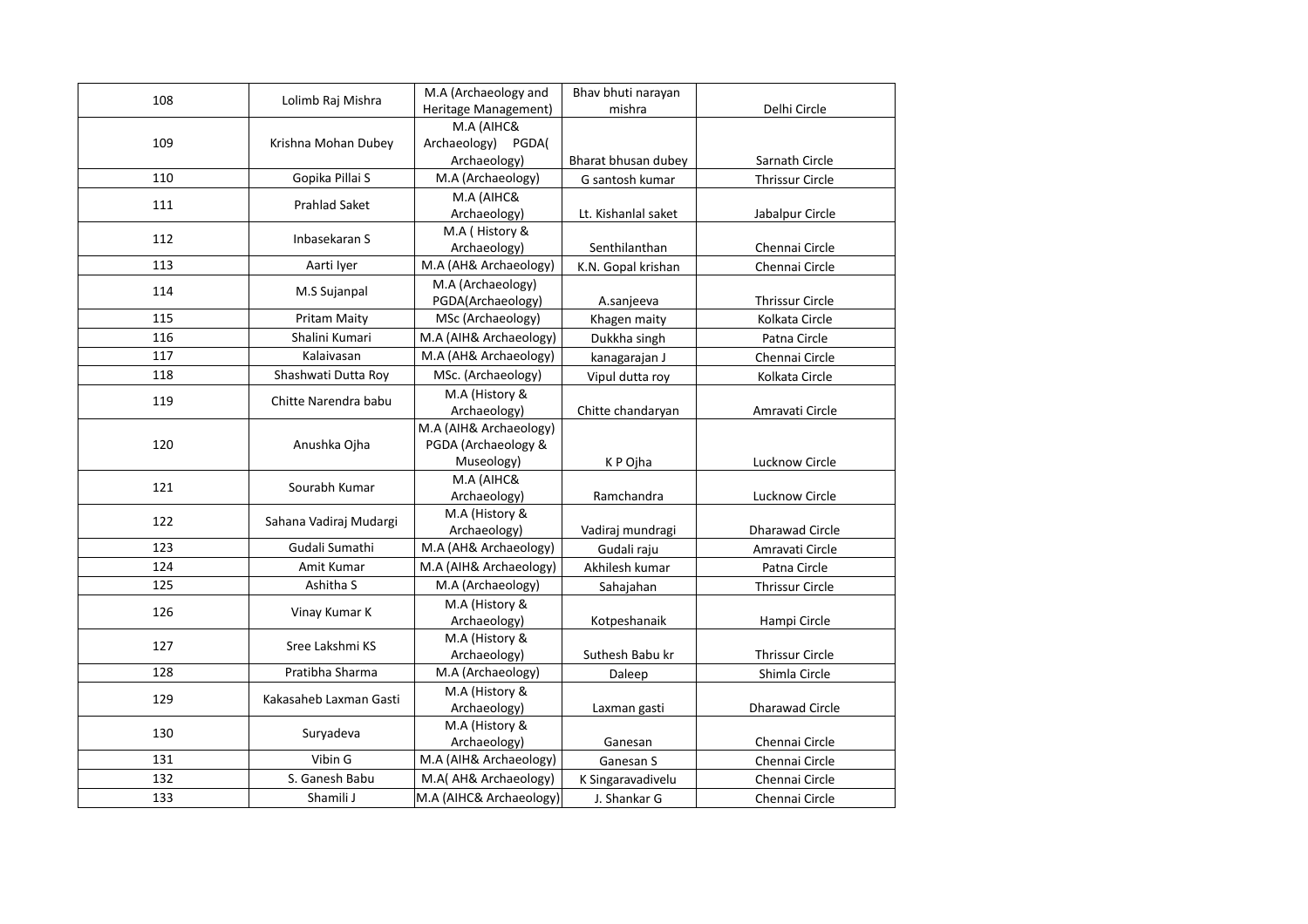|     |                      | M.A (AIHC&              |                        |                         |
|-----|----------------------|-------------------------|------------------------|-------------------------|
| 134 | Sagorika Chakraborty | Archaeology) PGDA       |                        |                         |
|     |                      | (ArchaeologY)           | Bijan kumar chkraborty | Sarnath Circle          |
| 135 | Aarti                | M.A (AIH& Archaeology)  | Rajkumar yadav         | Lucknow Circle          |
| 136 | Jayanta Roy          | M.A (Archaeology)       | Gopal roy              | Guwahati Circle         |
| 137 | M. Manisha           | M.A (AIHC& Archaeology) | MK hanumanth roy       | <b>Hyderabad Circle</b> |
|     |                      | M.A (AIHC&              |                        |                         |
| 138 | Akhilesh Kumar Azad  | Archaeology) PGDA       |                        |                         |
|     |                      | (Archaeology &          |                        |                         |
|     |                      | Museology)              | Lal babu safi          | Patna Circle            |
|     |                      | M.A (AIH& Archaeology)  |                        |                         |
| 139 | Rehnuma Bano         | PDGA (Archaeology &     |                        |                         |
|     |                      | Museology)              | Mohammad khalid        | Lucknow Circle          |
| 140 | Ritesh Kumar         | M.A (AIHC& Archaeology) | Rajendra singh         | Delhi Circle            |
| 141 | Rasika Raju          | M.A (Archaeology & AH)  | raju gengadharrao      |                         |
|     |                      |                         | deshkar                | Nagpur Circle           |
| 142 | Showkat Ahmad Rather | M.A (Archaeology)       | Gh. Hasan rather       | Srinagar Circle         |
| 143 |                      | M.A (AIH& Archaeology)  | Gyanesh war            |                         |
|     | Anurag Upadhyay      |                         | upadhyay               | Lucknow Circle          |
| 144 | Suparna De           | MSc (Archaeology) PGDA  | Ashok kumar de         | Kolkata Circle          |
| 145 | Koel Ray             | MSc (Archaeology) PGDA  | Lt anupkantiray        | Kolkata Circle          |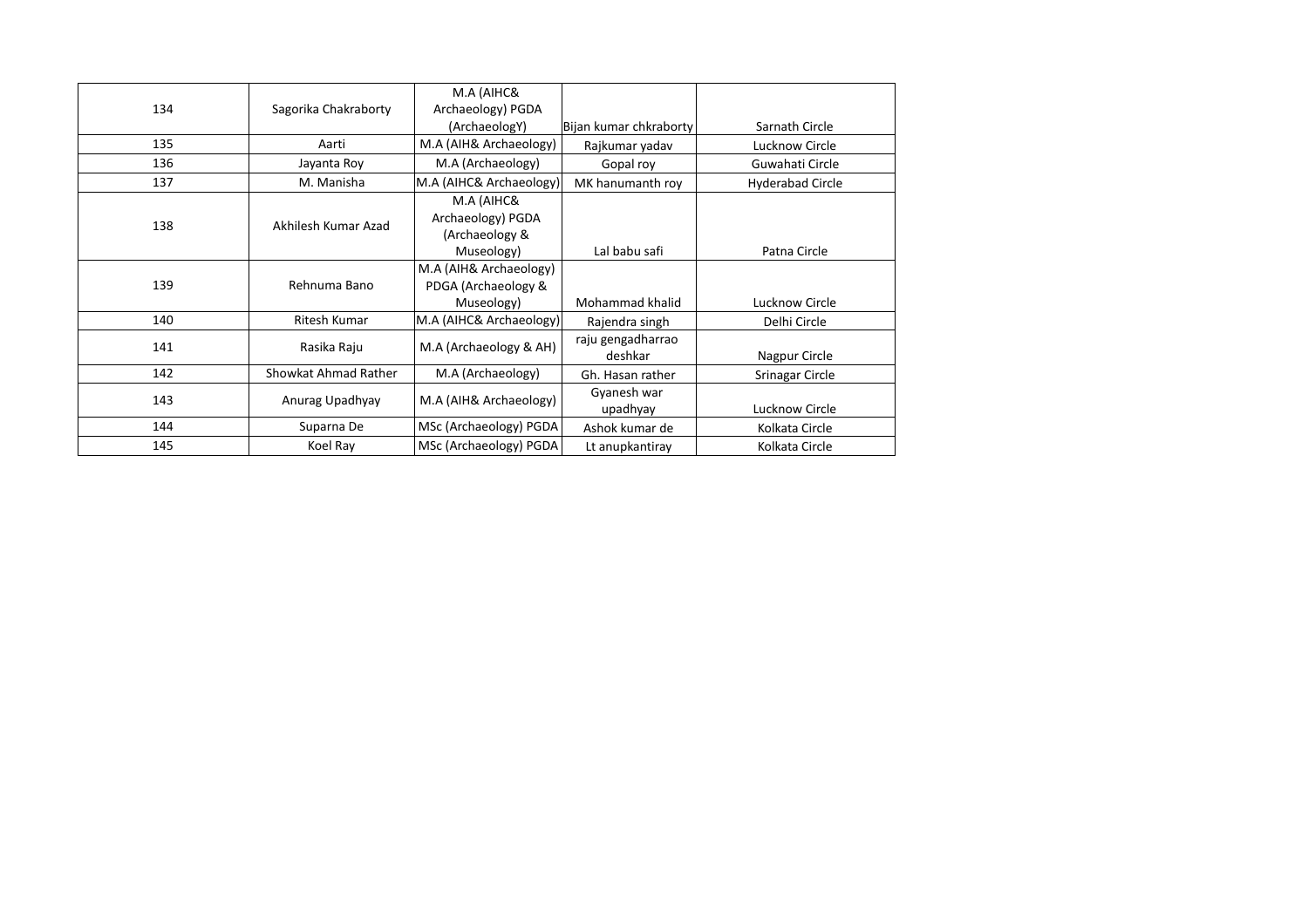| 146 | Venkatesh S        | M.A (AH & Archaeology)    | Subramanian V        | Chennai Circle         |
|-----|--------------------|---------------------------|----------------------|------------------------|
| 147 | Shobhna Meshram    | M.A (AIHC &               |                      |                        |
|     |                    | Archaeology) PGDA         | Bhim rao meshram     | Nagpur Circle          |
| 148 | Tarini Bhardwaj    | M.A (AIHC &               |                      |                        |
|     |                    | Archaeology)              | Yogesh sharma        | Delhi Circle           |
| 149 | Arshad             | M.A (AIHC & Archaeology)  | Mohammad hamid       | Meerut Circle          |
| 150 |                    | M.A (Archaeology &        |                      |                        |
|     | Garima Singh       | Ancient History, PGDA     | Ram naresh singh     | Sarnath Circle         |
| 151 | Sandeep Kumar      | M.A (History & Archaeolo) | Bhagwan              | Chandigarh Circle      |
| 152 | renjitha JR        | M.A (Archaeology)         | Rajalingam           | <b>Thrissur Circle</b> |
| 153 | Sohan Lal modanwal | M.S (AIHC& Archaeology)   | Jai prakash modanwal | Sarnath Circle         |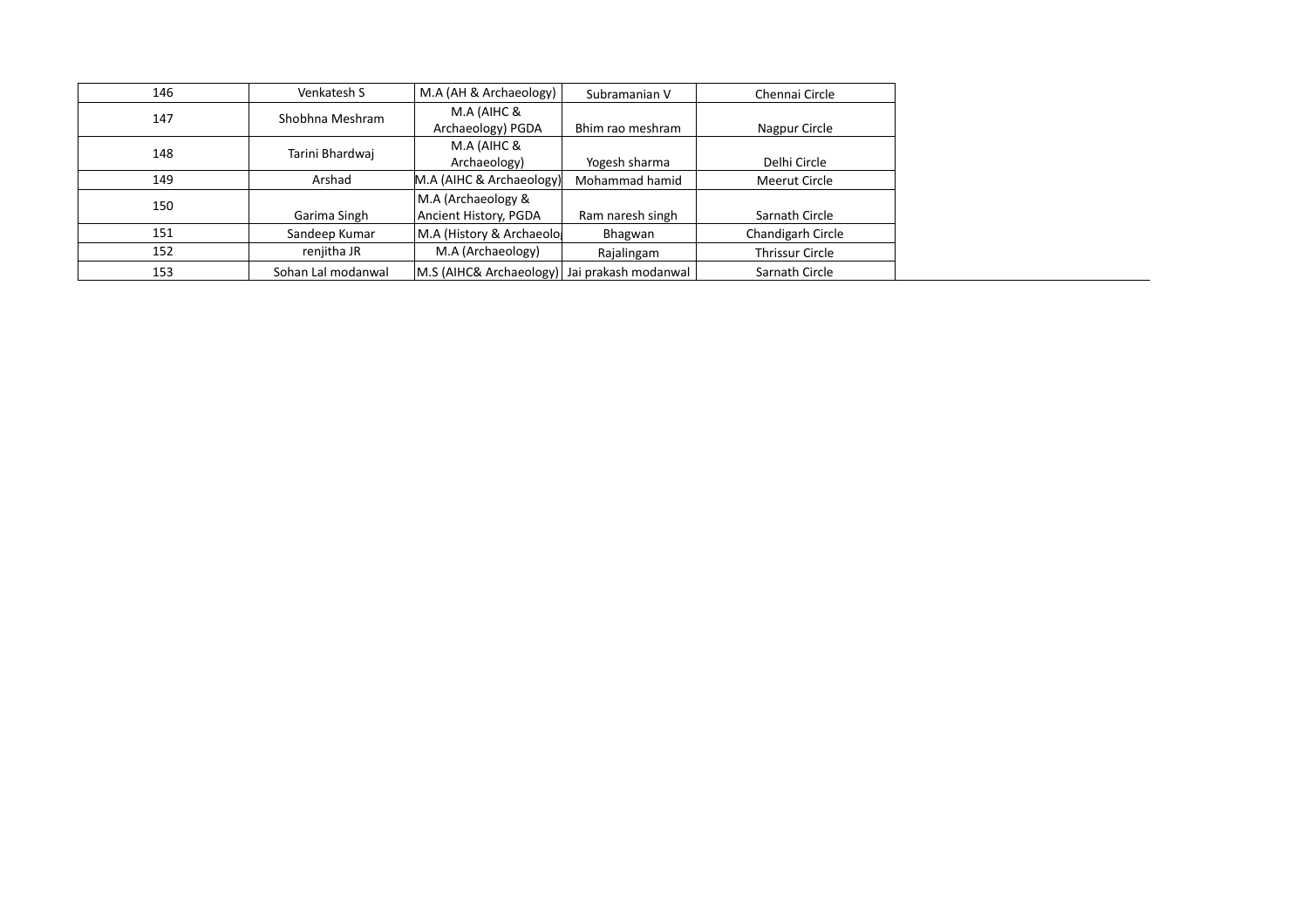| SI <sub>No</sub> | <b>Name of the Candidate</b> | <b>Field of Study</b>    | Place of exam          | <b>Father Name</b>       |
|------------------|------------------------------|--------------------------|------------------------|--------------------------|
|                  |                              | M.A (Anicent Indian      |                        |                          |
| 154              | Akshay Manohar Matey         | History Culture) Diploma |                        |                          |
|                  |                              | in Archaeology           | Nagpur Circle          | Manohar Matey            |
| 155              | G. Inrajith                  | M.A (History &           |                        |                          |
|                  |                              | Archaeology)             | Chennai Circle         | Gunasekaran              |
| 156              | Neha Richhariya              | M.A (AIHC&               |                        |                          |
|                  |                              | Archaeology)             | Nagpur Circle          | Satish chandra richariya |
| 157              | Poonam Dwivedi               | M.A                      |                        |                          |
|                  |                              | (AIHC&Archaeology)       | <b>Bhopal Circle</b>   | Radha mohan dwivedi      |
|                  |                              | M.A (Ancient History &   |                        |                          |
| 158              | John Juvan J                 | Archaeology) PGD         |                        |                          |
|                  |                              | (Epigraphy &             |                        |                          |
|                  |                              | Archaeology)             | Chennai Circle         | John raja rathinam       |
| 159              | Nikita Pradeep Gondane       | M.A (AIHC&Archaeology)   |                        |                          |
| 160              | Drishti Kumari               | PDGA (Archaeology)       | Nagpur Circle          | Harbaji gondane          |
|                  |                              | M.A (AIHC&Archaeology)   | Chattisgarh Circle     | Hemant kumar             |
| 161              | Maitreyee Bhosekar           | M.A (AIHC & Archaeology) | Nagpur Circle          | Atul Bhosekar            |
| 162              | Somnath Bhagat               | M.A (Archaeology &       |                        | Jatru bhagat             |
|                  |                              | Museology)               | Ranchi Circle          |                          |
| 163              | Nair Sharanya                | M.A (AIHC& Archaeology)  | Nagpur Circle          | Vinod kumar nair         |
| 164              | Hari Sankar B                | M.A (AH& Archaeology)    | <b>Thrissur Circle</b> | Babu B                   |
| 165              | Payal Sen                    | M.A (AIHC) PGDA          |                        | Sameer sen               |
|                  |                              | (Archaeology)            | Kolkata Circle         |                          |
|                  |                              | M.A (AIHC&               |                        |                          |
|                  |                              | Archaeology) PGD         |                        |                          |
| 166              | Meera S Nair                 | (Heritage Site           |                        | Santosh kumar ER         |
|                  |                              | Management & scientific  |                        |                          |
|                  |                              | conservation)            | <b>Thrissur Circle</b> |                          |
| 167              | Satish Gajanan Dhakne        | M.A (AIHC&Archaeology)   | Nagpur Circle          | Gajan kishan dhakne      |
|                  |                              | M.A (AIHC&               |                        |                          |
| 168              | Deepa Chauhan                | haeology)                |                        | Om parkash chouhan       |
|                  |                              | PGDA (Archaeology)       | Patna Circle           |                          |
| 169              | Abhick Sarkar                | M.A (AIH& culture)       |                        | Akhil chandra sarkar     |
|                  |                              | PGDA(Archaeology)        | Kolkata Circle         |                          |
| 170              | Rupali K Rakheja             | M.A (AIHC& Archaeology)  | Delhi Circle           | Bhusan kumar rakheja     |
| 171              | Ramees Raza MU               | M.A (AIH& Archaeology)   | Thrissur Circle        | <b>Ummer MA</b>          |

**List of candidates who have submitted their supporting documents by 24.00hrs of 6th April, 2022 and found eligible on basis of their documents. (S no. 154 to 252)**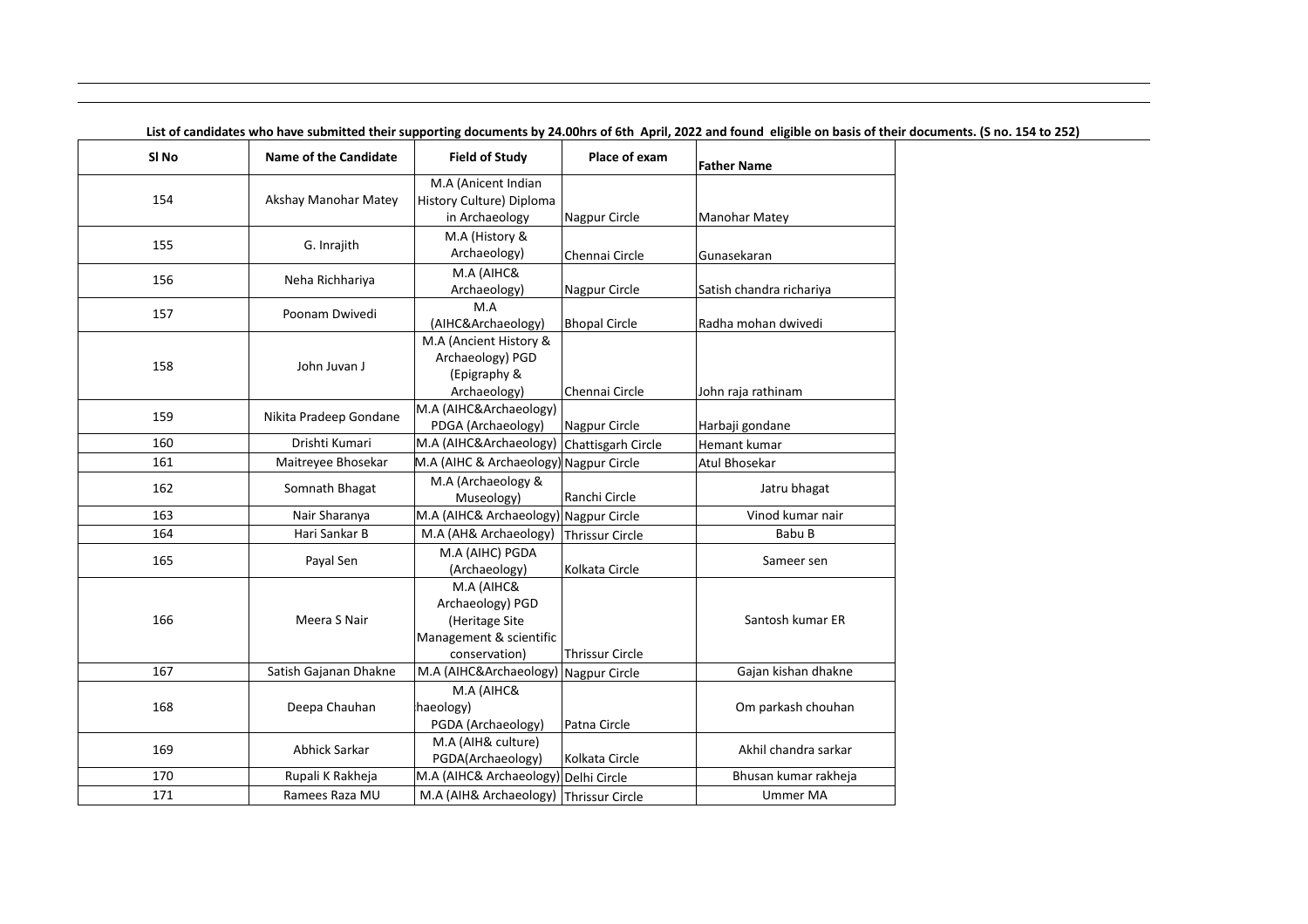|     |                         | M.A (AIHC&                             |                        |                             |
|-----|-------------------------|----------------------------------------|------------------------|-----------------------------|
|     |                         | Archaeology)                           |                        |                             |
| 172 | Pankaj Brahma Choudhury | PGD(Hertiage site                      |                        | Dhanajay Brahma choudhury   |
|     |                         | management & scientific                |                        |                             |
|     |                         | conservation)                          | Guwahati Circle        |                             |
| 173 | Miteshkumar D Dayani    | M.A (Archaeology)                      | Vadodara Circle        | Dashrath bhai H Dayani      |
| 174 | Rakshanda Thakur        | M.A (AIHC& Archaeology) Shimla Circle  |                        | Manmohan singh thakur       |
| 175 | Swati Pandey            | M.A (AIHC& Archaeology) Sarnath Circle |                        | Umesh chndra pandey         |
|     |                         | M.A (AIHC                              |                        |                             |
|     |                         | &Archaeology) PGD                      |                        |                             |
| 176 | Sasha umaa Gupta        | (Heritage Management                   |                        | Amit gupta                  |
|     |                         | & scientific                           |                        |                             |
|     |                         | conservation)                          | Delhi Circle           |                             |
|     |                         | M.A (AH& Archaeology)                  |                        |                             |
| 177 | Aditti Pon              | PGD(Epigraphy &                        |                        | Ponnaiyan                   |
|     |                         | Archaeology)                           | Chennai Circle         |                             |
| 178 | Mutharasu A             | M.A (AH& Archaeology)                  | Chennai Circle         | Anbalagan T                 |
| 179 | Don Wesley M            | M.A (AH& Archaeology)                  | Chennai Circle         | Mariya xavier               |
| 180 | Aditya Singh            | M.A (Archaeology &                     |                        | Prahalad singh              |
|     |                         | Ancient History)                       | Vadodara Circle        |                             |
| 181 | Sidhha Shah             | M.A (Archaeology &                     |                        | Kamlesh shah                |
|     |                         | Ancient History)                       | Vadodara Circle        |                             |
| 182 | Lalit Aditya            | M.A (Archaeology &                     |                        | Chandra kumar mishra        |
|     |                         | Museology)                             | Ranchi Circle          |                             |
| 183 | Sunita Pandey           | M.A (Archaeology &                     |                        | Rajkumar pandey             |
|     |                         | Museology)                             | Ranchi Circle          |                             |
| 184 | Ranita Ghosh            | MSc (Archaeology)                      | Kolkata Circle         | Sambhu nath ghosh           |
| 185 | Saksham Tripathi        | M.A (AIHC& Archaeology) Bhopal Circle  |                        | Vishnu dutt tripathi        |
| 186 | Sajal Dalui             | M.A (Archaeology)                      | Kolkata Circle         | Late shankar dalui          |
| 187 | Mikky S                 | M.A (Archaeology) PGDA                 |                        | Satheesan S                 |
|     |                         | (Archaeology)                          | <b>Thrissur Circle</b> |                             |
| 188 | Anshuman Mathur         | M.A (AIC& Archaeology)                 | Jaipur Circle          | Ramesndra mathur            |
| 189 | Janhvi Sharma           | M.A Archaeology and                    |                        | Narottam sharma             |
|     |                         | Heritage management)                   | Jodhpur Circle         |                             |
| 190 | Krishna K Shibu         | M.A (Archaeology)                      | <b>Thrissur Circle</b> | Shibu KN                    |
| 191 | Sakshi Nagayach         | M.A (AIHC& Archaeology                 | Chattisgarh Circle     | Parmod kumar Nagayach       |
| 192 | Atashi Maitra           | M.A (AIHC& Archaeology)                | Guwahati Circle        | Pulek maitra                |
| 193 | Chetana Sukhdeorao      | M.A (AIHC & Archaeology)               |                        | Sukhdeor govind rao wadhave |
|     | Wadhave                 |                                        | Nagpur Circle          |                             |
|     |                         | M.A (AIHC &                            |                        |                             |
| 194 | Manikandan G            | Archaeology) PGDA                      |                        | Ganeshan                    |
|     |                         | (Archaeology)                          | Chennai Circle         |                             |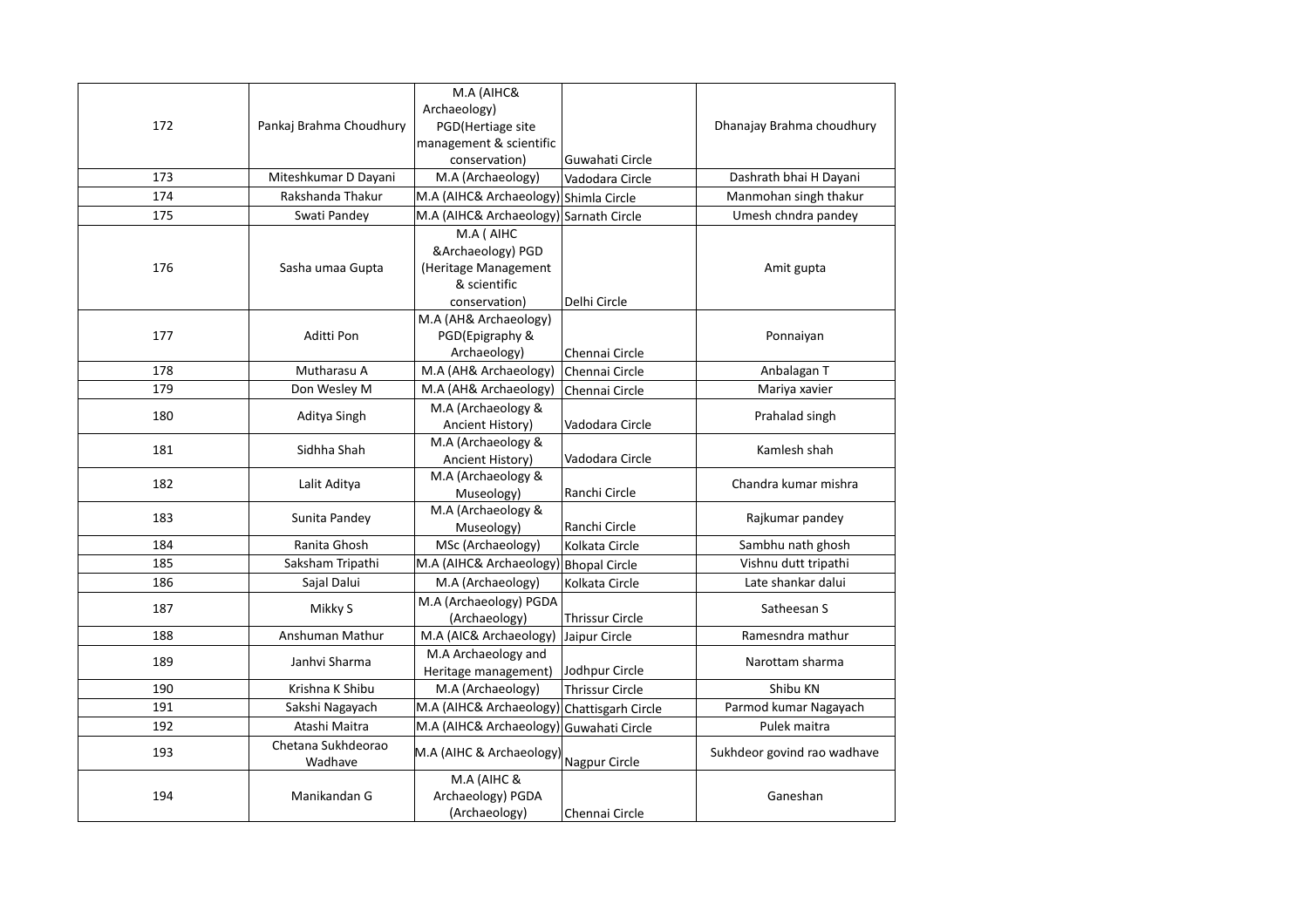| 195 | Bipin Nanaji Bansod                                                     | M.A (AIHC& Archaeology) Nagpur Circle                                                                                   |                       | Nanaji bansod            |
|-----|-------------------------------------------------------------------------|-------------------------------------------------------------------------------------------------------------------------|-----------------------|--------------------------|
| 196 | Pawan Ravindra Harde                                                    | M.A (AIHC& Archaeology) Nagpur Circle                                                                                   |                       | Ravindra namdeo harde    |
| 197 | Megha Shukla                                                            | M.A (Archaeology &<br>Heritage Management)                                                                              | Delhi Circle          | Ravi kumar shukla        |
| 198 | Dewanshu Dwivedi                                                        | M.A (Archaeology &<br>Heritage Management)<br>PGDA(Archaeology)                                                         | Jabalpur Circle       | DK dwicedi               |
| 199 | Vikram Rajpoot                                                          | M.A (AIHC& Archaeology) Jhansi Circle                                                                                   |                       | Bhagwan das              |
| 200 | Rakesh Kumar Das                                                        | M.A (AIHC& Archaeology) Bhubaneswar Circle                                                                              |                       | Bansidhar das            |
| 201 | Raju kumar                                                              | M.A (AIHC& Archaeology) Patna Circle                                                                                    |                       | Shyam babu ray           |
| 202 | Aarti Arun Jadhav                                                       | M.A (AIHC& Archaeology) Mumbai Circle                                                                                   |                       | Baburam jadhav           |
| 203 | Meghana Agarwal                                                         | M.A (AIHC &<br>Archaeology) PGD<br>(Heritage Management<br>& Scientific conservation<br>and Under water<br>Archaeology) | Nagpur Circle         | Satish                   |
| 204 | <b>Kajal Garg</b>                                                       | M.A (AIHC& Archaeology) Bhopal Circle                                                                                   |                       | Jamuna parsad garg       |
| 205 | Priyanka Yadav                                                          | M.A (AIHC& Archaeology) Sarnath Circle                                                                                  |                       | Ramanad yadav            |
| 206 | Deeksha Singh ** (the same<br>in the list of incomplete<br>conservaton) | M.A (AHIC&<br>Archaeology) + Heritage<br>Conservation                                                                   | <b>Lucknow Circle</b> | Satender partap singh    |
| 207 | Sharanya Nair                                                           | M.A (AIHC& Archaeology) Nagpur Circle                                                                                   |                       | Vinod kumar nair         |
| 208 | Aparajita P Morde                                                       | M.A (AIHC& Archaeology) Nagpur Circle                                                                                   |                       | Prakash morde            |
| 209 | Arul Xaviour S                                                          | M.A (AH & Archaeology)                                                                                                  | Chennai Circle        | Suresh Sujai ummar s     |
| 210 | Priyadarshan Hatkar                                                     | M.A (AIHC&<br>Archaeology) PGD<br>(Underwater<br>Archaeology)                                                           | Nagpur Circle         | Bhimrao Hatkar           |
| 211 | Nayancy Priya                                                           | M.A (AIHC&<br>Archaeology)                                                                                              | Sarnath Circle        | Sanjay kumar labh        |
| 212 | Trushna Ashok Ganvir                                                    | M.A (AIHC&<br>Archaeology)                                                                                              | Nagpur Circle         | Ashok ramji ganvir       |
| 213 | Yamini Yogi                                                             | M.A (AIHC& Archaeology) Bhopal Circle                                                                                   |                       | Narendra kumar yogi      |
| 214 | Rhutvij Apte                                                            | M.A (AIHC& Archaeology) Nagpur Circle                                                                                   |                       | ravindra krushna ji apte |
| 215 | Roshan Ranjith                                                          | M.A (Archaeology &<br>Ancient History)                                                                                  | Vadodara Circle       | ranjith mathew           |
| 216 | Umbreena Majid                                                          | M.A (Archaeology)                                                                                                       | Srinagar Circle       | gul majid bhat           |
| 217 | Pratishtha Mukherjee                                                    | M.A (Archaeology &<br>Heritage Management)                                                                              | Delhi Circle          | sadananda mukhopadhay    |
| 218 | Vipin Sanjay Bhagat                                                     | M.A (AIHC & Archaeology)                                                                                                | Nagpur Circle         | sanjay j bhagat          |
| 219 | Chandeneswar Chkaraborty                                                | M.A (Archaeology)                                                                                                       | Kolkata Circle        | vidhu bhusan chakraborty |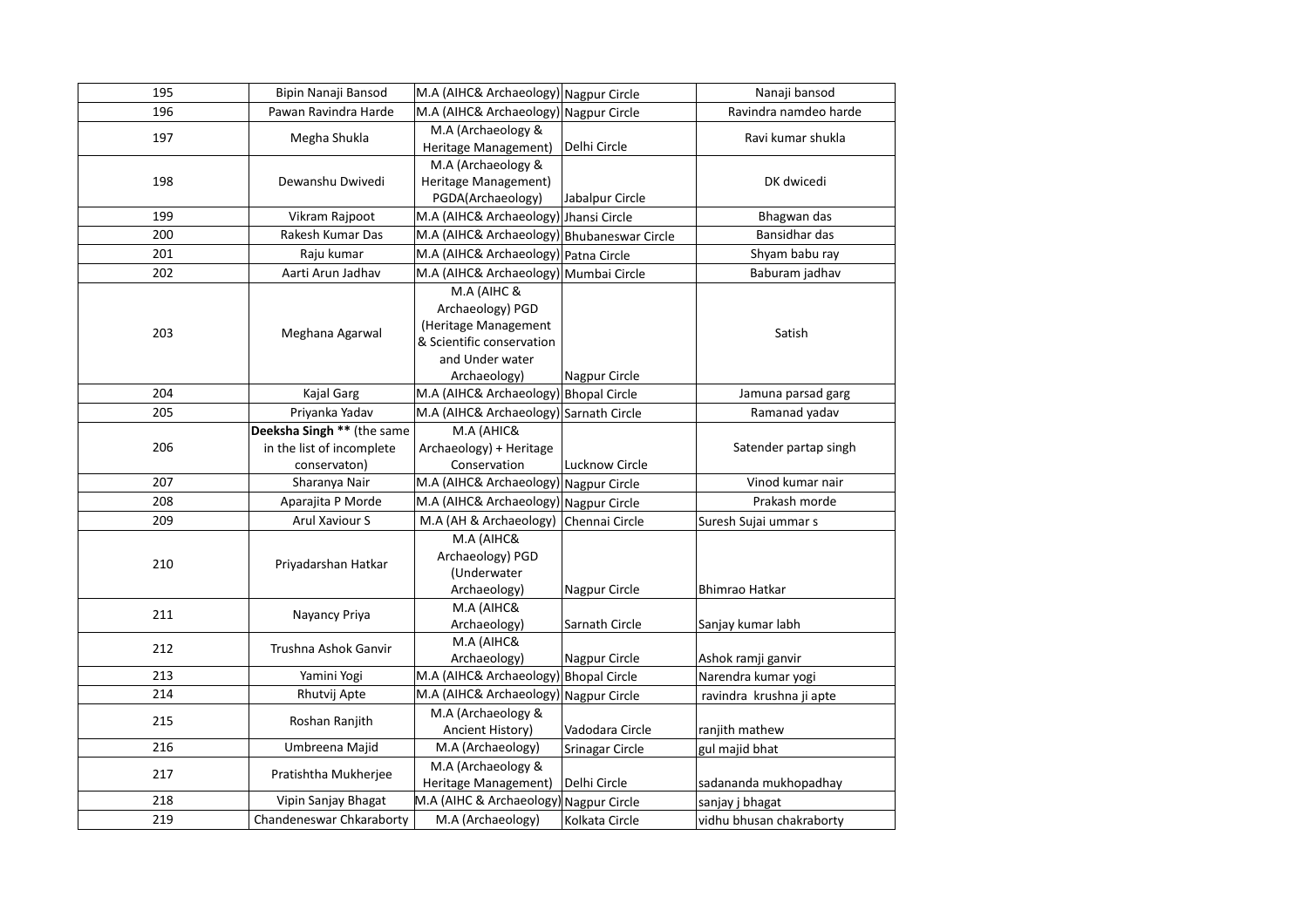| 220 | Madhumita Malakar        | M.A (Archaeology)                         | Kolkata Circle         | narayan chandra malakar     |
|-----|--------------------------|-------------------------------------------|------------------------|-----------------------------|
| 221 | Ibrar Quraishi           | M.A (Archaeology &                        |                        |                             |
|     |                          | Museology)                                | Ranchi Circle          | md. Habib quraishi          |
| 222 | Manish Wasnik            | M.A (AIHC& Archaeology) Aurangabad Circle |                        | chandra mani gaddiji wasnik |
| 223 | Soniya Devidas Dhengle   | M.A (AIHC& Archaeology) Aurangabad Circle |                        | devidas d dhengle           |
| 224 | Rohan Mathur             | M.A (AIHC& Archaeology) Dehradun Circle   |                        | rajeev mathur               |
| 225 | Mira A Parmar            | M.A (Archaeology)                         | Rajkot Circle          | amarshi m parmar            |
|     |                          | M.A (History) PGD                         |                        |                             |
| 226 | Kumaresan R              | (Epigraphy &                              |                        |                             |
|     |                          | Archaeology)                              | Chennai Circle         | radha v                     |
|     |                          | M.A (AIHC &                               |                        |                             |
| 227 | Subhrajit Banerjee       | Archaeology) PGD                          |                        |                             |
|     |                          | (Heritage Management                      |                        |                             |
|     |                          | & Conservation)                           | Kolkata Circle         | avijit banerjee             |
| 228 | Aiswarya G. Nair         | M.A (AIH& Archaeology)                    | <b>Thrissur Circle</b> | o p gopinthan nair          |
| 229 | Priyank Singh Kaurav     | M.A (AIHC & Archaeology) Bhopal Circle    |                        | umesh chandra kaurav        |
| 230 | Praveen Kumar            | M.A (Archaeology &                        |                        |                             |
|     |                          | Ancient History)                          | <b>Bhopal Circle</b>   | raj bali singh              |
|     |                          | M.A (AIHC& Archeology)                    |                        |                             |
| 231 | Ankita Gupta             | PGD(Heritage                              |                        |                             |
|     |                          | Management & Scientifc                    |                        |                             |
|     |                          | Conservation)                             | Delhi Circle           | bimal kumar gupta           |
| 232 | Bojanapally Usha Sri     | M.A (AIHC& Archaeology) Hyderabad Circle  |                        | Ravi Bojanapally            |
|     | Nikita Gaikwad           | M.A (Archaeology)PGD                      |                        |                             |
| 233 |                          | (Heritage Management                      |                        |                             |
|     |                          | <b>Scientific Conservation)</b>           | Mumbai Circle          | Dharmendra Gaikwad          |
| 234 | Nehal Singh              | M.A (AIHC& Archaeology) Bhopal Circle     |                        | Om prakash singh            |
| 235 | Arefa Chimthanawala      | M.A (AIHC& Archaeology) Delhi Circle      |                        | Abdehaque chmthanwala       |
| 236 | Srishti Ghosh            | M.A (AIHC& Archaeology) Delhi Circle      |                        | Sushohan Ghosh              |
| 237 | Priyanka Tanwar          | M.A (Ancient History)                     |                        |                             |
|     |                          | PGDA (Archaeology)                        | Jaipur Circle          | Ranjt singh                 |
| 238 | <b>Suhail Ahmad Bhat</b> | M.A (Archaeology)                         | Srinagar Circle        | abrahman bhat               |
| 239 | Dharmveer Kumar          | M.A (AIH& Archaeology)                    | Patna Circle           | Rampadarath singh           |
| 240 | Muneer KP                | M.A (History) + Diploma                   |                        |                             |
|     |                          | in Archaeology                            | <b>Thrissur Circle</b> | Asees K.P                   |
| 241 | Roopam Srivastava        | M.A (AIHC &                               |                        |                             |
|     |                          | Archaeology)                              | Sarnath Circle         | Dinesh Prakash Srivastava   |
| 242 | Mansi Shrikant Khati     | M.A (AIHC &                               |                        |                             |
|     |                          | Archaeology)                              | Nagpur Circle          | Shrikant Shankar khati      |
| 243 | Tanoy Sen Gupta          | M.A (AIHC & Archaeology) Kolkata Circle   |                        | Tarun sen Gupta             |
| 244 | Deepali Ramchandra More  | M.A (AIHC & Archaeology) Nagpur Circle    |                        | Ramchandra Bhirkam rao More |
| 245 | Reena Madhav Joshi       | M.A (AIHC & Archaeology) Nagpur Circle    |                        | Madhav Purshottam joshi     |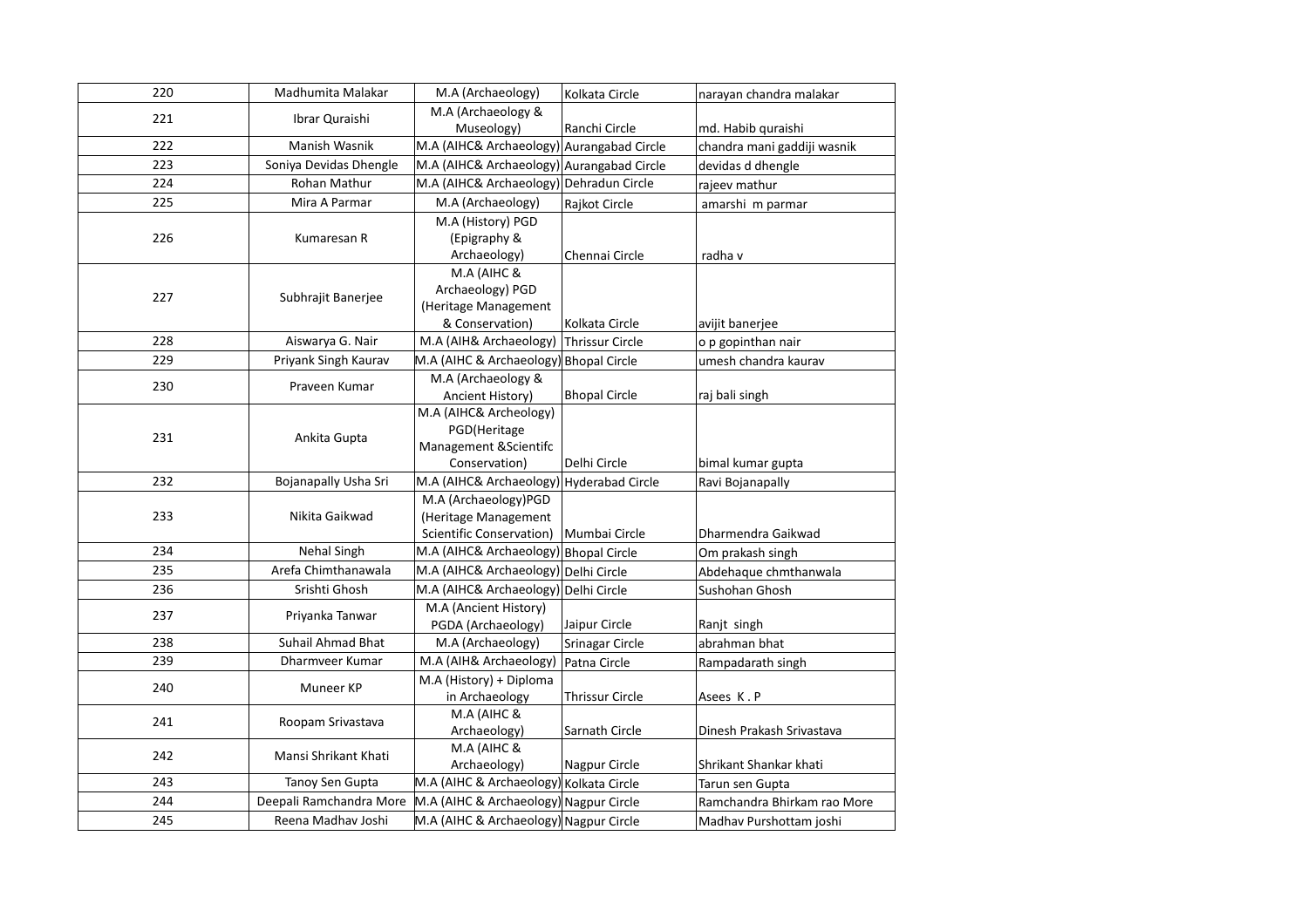|                      | 246 | Akshitha AS              | M.A (AIHC & Archaeology) Thrissur Circle |                        | Ayyappan R V        |
|----------------------|-----|--------------------------|------------------------------------------|------------------------|---------------------|
| 247<br>Vandana Gupta |     |                          | M.A (AIHC & Archaeology) Sarnath Circle  |                        | Rajesh Kumar gupta  |
| 248<br>249<br>250    |     | Ms, Shalmali Suresh Mali | M.A (AIHC & Archaeology) Nagpur Circle   |                        | Suresh krishna mali |
|                      |     | Athulya NR               | M.A (Archaeology)                        | <b>Thrissur Circle</b> | Rajan K             |
|                      |     | Mangaldip Mondal         | M.A (AIHC & Archaeology) Kolkata Circle  |                        | kripasindra mondal  |
|                      |     |                          | M.A (History &                           |                        |                     |
|                      | 251 | Mahesh Vikram Daswant    | Archaeology) PGDA                        |                        |                     |
|                      |     |                          | (Archaeology)                            | Mumbai Circle          | l Vikram H Dashwant |
|                      | 252 | Pavana G                 | M.A (History &                           |                        |                     |
|                      |     |                          | Archaeology)                             | Hampi Circle           | Gurumurthy B        |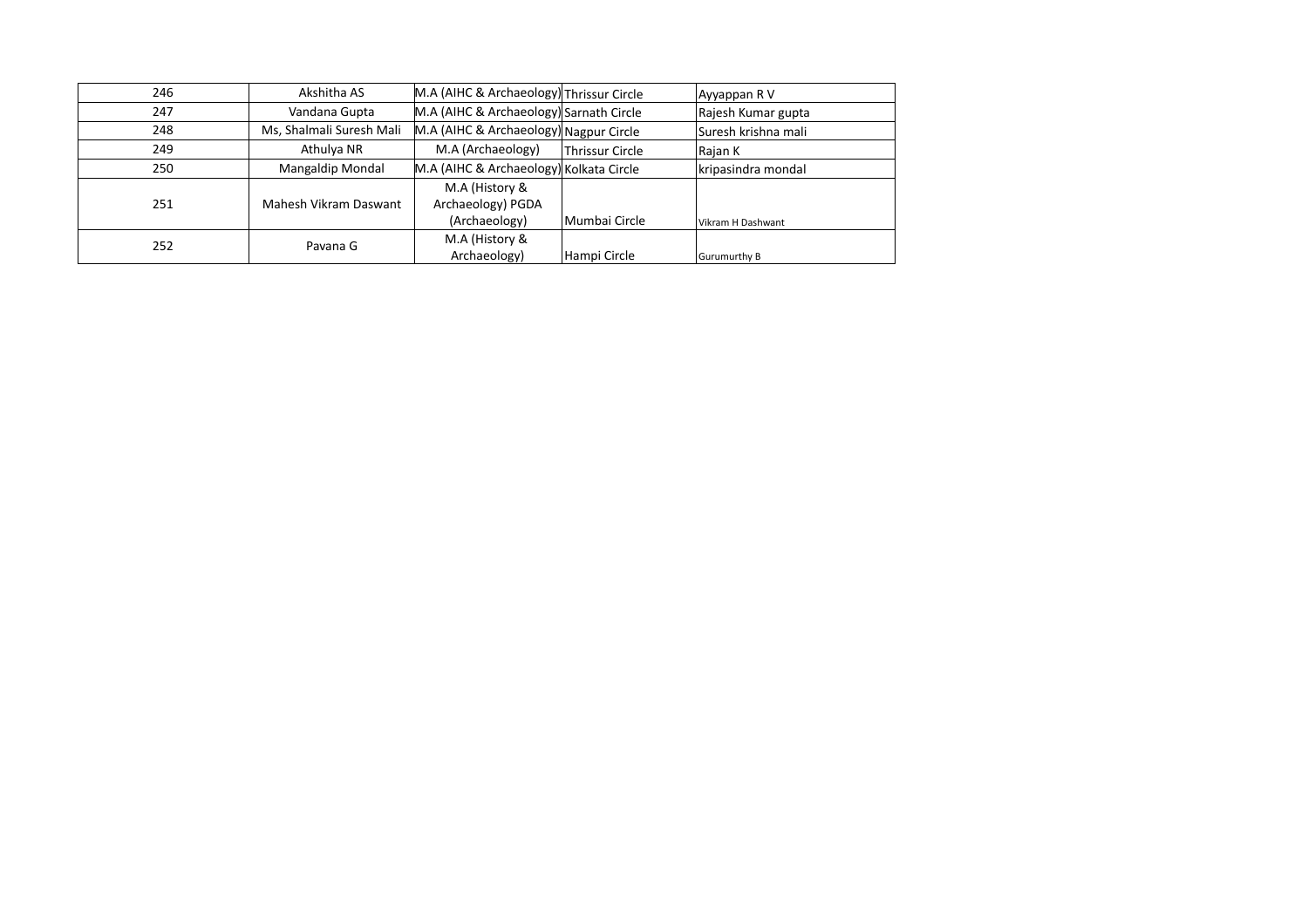**List of candidates who did not submit the supporting documents till 24.00 hrs 6th April,2022, therefore, ineligible.**

| $S1$ No                              | Name of the Candidate  | Educational<br>Eligibility | <b>Age Eligibility</b> | Field of Study                                                                 | Subject to verification         |
|--------------------------------------|------------------------|----------------------------|------------------------|--------------------------------------------------------------------------------|---------------------------------|
| $\mathbf{1}$<br>Kajal Sharma         |                        | Yes                        | No proof               | M.A (Archaeology &<br>Heritage Management)                                     | 1. DoB Document                 |
| 2                                    | Anand Kumar            | Yes                        | No proof               | M.A (AIHC&Archaeology)<br>PGD(Heritage management<br>& Scientific conservation | 1. DoB Document                 |
| 3                                    | Arushi Sharma          | Yes                        | No proof               | M.A (AIHC & Archaeology)                                                       | 1. DoB Document                 |
| Prabhashini Shukla<br>$\overline{4}$ |                        | Yes                        | No proof               | I.A (AHC& Archaeology)<br>PGD(Archaeology)                                     | 1. DoB Document                 |
| 5                                    | Hirneshwari Singh      | Yes                        | No proof               | M.A (AIH& Archaeology)                                                         | 1. DoB Document                 |
| 6                                    | Vaibhav Sharma         | Yes                        | No proof               | M.A (AIHC& Archaeology)                                                        | 1. DoB Document                 |
| 7                                    | Joyita Das             | Pending                    | No proof               | M.A (AIHC & Archaeology)                                                       | 1.MA Document 2.DoB<br>Document |
| 8                                    | Deepshikha Rudra       | Yes                        | No proof               | M.A (Archaeology)                                                              | 1. DoB Document                 |
| 9                                    | Sandra MS              | Yes                        | No proof               | M.A (Archaeology)                                                              | 1. DoB Document                 |
| 10                                   | Shantinee Ramesh Sutar | Yes                        | No proof               | (AIHC& Archaeology)<br>PGD(Hertiage management<br>& scientific conservation)   | 1. DoB Document                 |
| 11                                   | Vidhi Shah             | Yes                        | No proof               | M.A (Archaeology Ancient<br>story)<br>PGDA (Architectual<br>Assistantship)     | 1. DoB Document                 |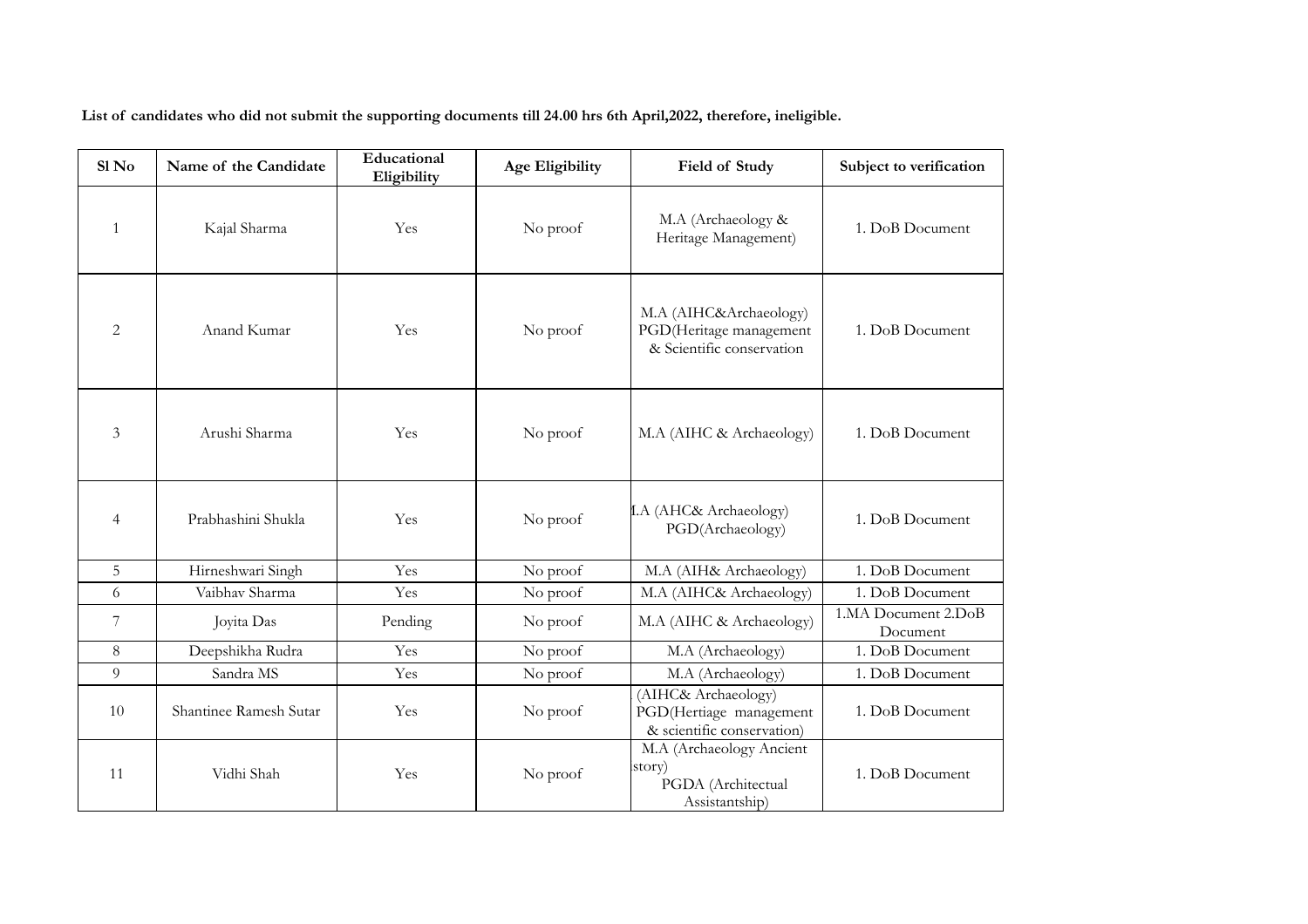| 12 | R. Shobana           | Yes     | No proof | M.A (AH& Archaeology)<br>PGD(Epigraphy &<br>Archaeology) | 1. DoB Document |
|----|----------------------|---------|----------|----------------------------------------------------------|-----------------|
| 13 | Amol Ashok Kamble    | Yes     | No proof | M.A (History & Archaeology)                              | 1. DoB Document |
| 14 | Rishav Banerjee      | Yes     | No proof | Msc. (Archaeology)                                       | 1. DoB Document |
| 15 | Ratnakar Behera      | Yes     | No proof | M.A (AIHC& Archaeology)                                  | 1. DoB Document |
| 16 | Bhavani J            | Yes     | No proof | M.A (AH& Archaeology)                                    | 1. DoB Document |
| 17 | Uma Maheswari V      | Yes     | No proof | M.A (AH& Archaeology)                                    | 1. DoB Document |
| 18 | Karthik Raj R        | Yes     | No proof | M.A (AH& Archaeology)                                    | 1. DoB Document |
| 19 | Nirmala CV           | Yes     | No proof | M.A (History & Archaeology)                              | 1. DoB Document |
| 20 | H Selva Kumar        | Pending | Yes      | M.A (AH & Archaeology)                                   | 1. MA Document  |
| 21 | Anurag Kindo         | Yes     | No proof | M.A (AIHC& Archaeology)                                  | 1. DoB Document |
| 22 | Chinmay Jyoti Baruti | Yes     | No proof | M.A (Archaeology)                                        | 1. DoB Document |
| 23 | Chandana Suresh      | Yes     | No proof | M.A (Archaeology & Ancient<br>History)                   | 1. DoB Document |
| 24 | Kasturi Bora         | Yes     | No proof | M.A (Archaeology)                                        | 1. DoB Document |
| 25 | Swati S. Ambulkar    | Yes     | No proof | M.A (AIHC & Archaeology)                                 | 1. DoB Document |
| 26 | Subramanya M Achari  | Yes     | No proof | M.A (History & Archaeology)                              | 1. DoB Document |
| 27 | Nishikanta Bahera    | Yes     | No proof | M.A (AIHC& Archaeology)                                  | 1. DoB Document |
| 28 | Bibikesharee Martha  | Yes     | No proof | M.A (AIHC& Archaeology)                                  | 1. DoB Document |
| 29 | Anildatta Swain      | Yes     | No proof | M.A (AIHC& Archaeology)                                  | 1. DoB Document |
| 30 | Anil Kumara Nayakara | Pending | Yes      | M.A (History & Archeology)                               | 1. MA Document  |
| 31 | Rasmita Singh        | Yes     | No proof | M.A (AIHC& Archaeology)                                  | 1. DoB Document |
| 32 | Jeremy kachhap       | Yes     | No proof | M.A (Archaeology &<br>Museology)                         | 1. DoB Document |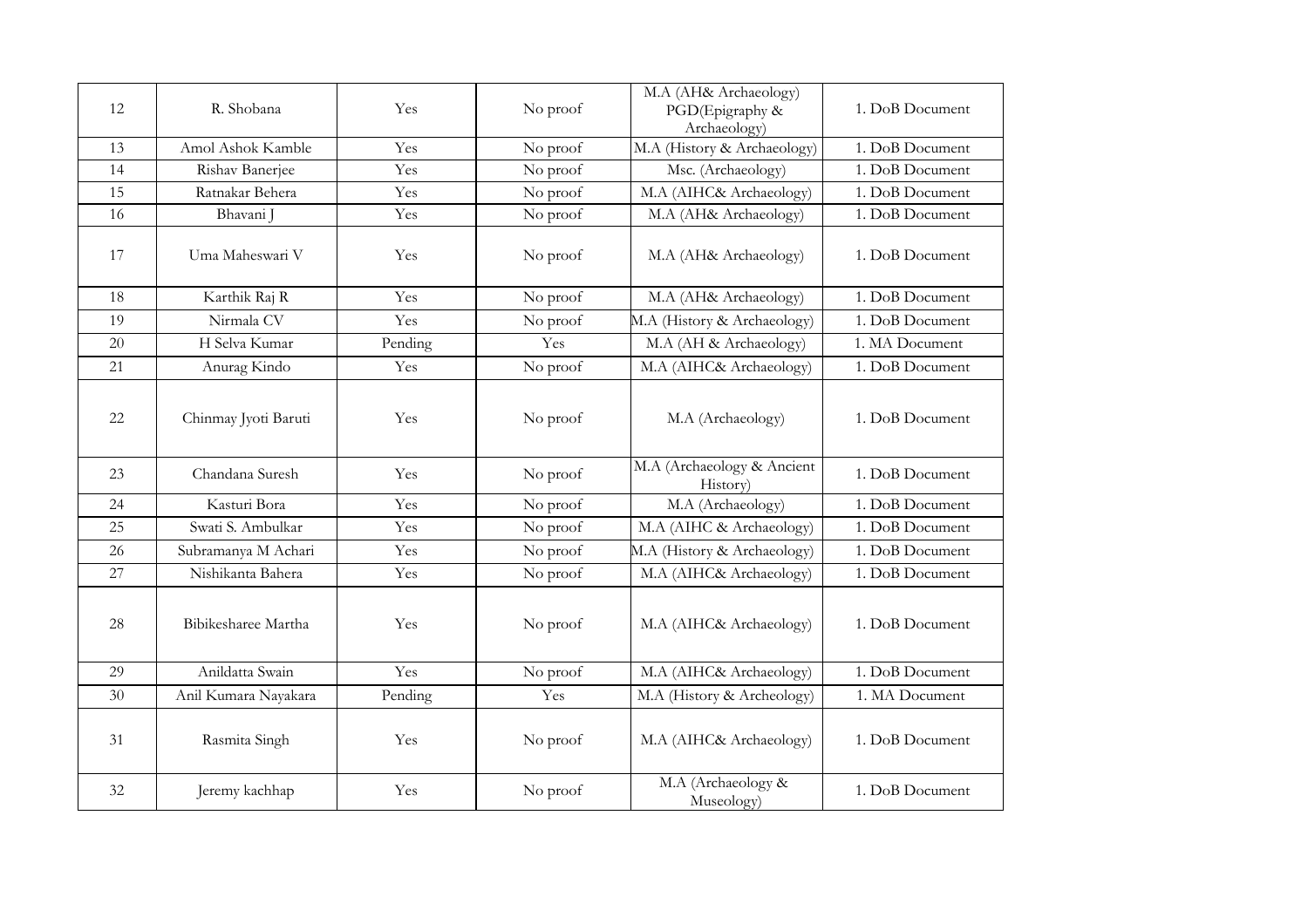| 33 | Sunny Crispin Xess       | Yes | No proof | M.A (Archaeology &<br>Museology)                           | 1. DoB Document |
|----|--------------------------|-----|----------|------------------------------------------------------------|-----------------|
| 34 | Akshay Mirasdar          | Yes | No proof | M.A (AIHC & Archaeology)<br>PGD(Underwater<br>Archaeology) | 1. DoB Document |
| 35 | Shreya Sarmah            | Yes | No proof | M.A (Archaeology)                                          | 1. DoB Document |
| 36 | Aarushi mehra            | Yes | No proof | M.A (Archaeology &<br>Heritage Management)                 | 1. DoB Document |
| 37 | Santosh Karn             | Yes | No proof | M.A (AHIC& Archaeology)                                    | 1. DoB Document |
| 38 | Chandrima Shaha          | Yes | No proof | MSc (Archaeology)                                          | 1. DoB Document |
| 39 | Sashanka Kumar Nath      | Yes | No proof | M.A (Archaeology)                                          | 1. DoB Document |
| 40 | Ch. Sandhya              | Yes | No proof | M.A (AIHC& Archaeology)                                    | 1. DoB Document |
| 41 | Santosh Kumar Anand      | Yes | No proof | M.A (AHC& Archaeology)                                     | 1. DoB Document |
| 42 | Antra Singhal            | Yes | No proof | M.A (Archaeology &<br>Heritage management)                 | 1. DoB Document |
| 43 | Nandana Gupta            | Yes | No proof | M.A (AIHC& Archaeology)<br>PGD(Archaeology &<br>Museology) | 1. DoB Document |
| 44 | Kundan Kumar             | Yes | No proof | M.A (AIHC& Archaeology)                                    | 1. DoB Document |
| 45 | Vijay Kumar              | Yes | No proof | M.A (Archaeology &<br>Heritage management)                 | 1. DoB Document |
| 46 | Kruttika K               | Yes | No proof | M.A (History & Archaeology)                                | 1. DoB Document |
| 47 | Anouska Tamuli           | Yes | No proof | M.A (Archaeology &<br>Heritage management)                 | 1. DoB Document |
| 48 | Ashwini Rajesh Gorle     | Yes | No proof | M.A (AIHC& Archaeology)                                    | 1. DoB Document |
| 49 | Abhishek Prabhat         | Yes | No proof | M.A(AIHC& Archaeology)                                     | 1. DoB Document |
| 50 | Shamika Sarvankar        | Yes | No proof | M.A(AIHC& Archaeology)<br>PGDA (ArchaeologY)               | 1. DoB Document |
| 51 | Bhubanjoy Langthasa      | Yes | No proof | M.A (Archaeology)                                          | 1. DoB Document |
| 52 | Deepshikha               | Yes | No proof | M.A (AIHC& Archaeology)                                    | 1. DoB Document |
| 53 | Raghunath nilkanth bakil | Yes | No proof | M.A (Archaeology)                                          | 1. DoB Document |
| 54 | Pathan Sarvina           | Yes | No proof | M.A (IHC& Archaeology)                                     | 1. DoB Document |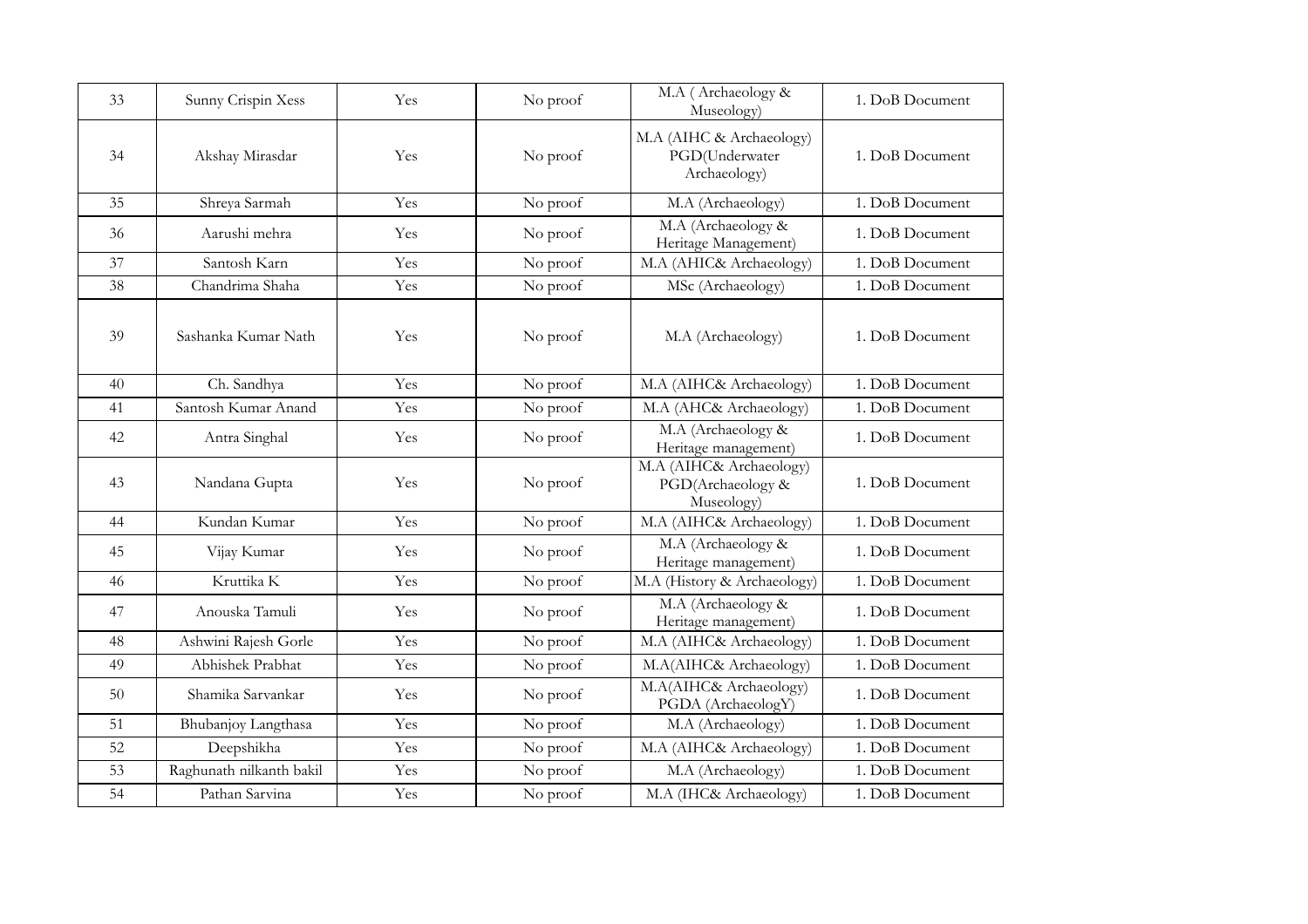| 55 | Hage Sonia            | Yes | No proof | M.A (History) PGDA<br>(Archaeology)                              | 1. DoB Document |
|----|-----------------------|-----|----------|------------------------------------------------------------------|-----------------|
| 56 | Nivedita              | Yes | No proof | M.A (Archaeology &<br>Museology)                                 | 1. DoB Document |
| 57 | Sourabh Mishra        | Yes | No proof | M.A (Archaeology & Ancient<br>History)                           | 1. DoB Document |
| 58 | Stuti Jain            | Yes | No proof | M.A (AiHC& Archaeology)                                          | 1. DoB Document |
| 59 | Stanzin Angmo         | Yes | No proof | M.A (History) PGDA<br>(Archaeology)                              | 1. DoB Document |
| 60 | Amrasha Khandelwal    | Yes | No proof | M.A (Archaeology Heritage<br>Management)                         | 1. DoB Document |
| 61 | Virupakshappa M       | Yes | No proof | M.A (History & Archaeology)<br>PGDA(Archaeology)                 | 1. DoB Document |
| 62 | Artharv Madhav        | Yes | No proof | M.A (Archaeology)                                                | 1. DoB Document |
| 63 | Sudarshina Borah      | Yes | No proof | M.A (Archaeology)                                                | 1. DoB Document |
| 64 | Subrat Kumar Biswal   | Yes | No proof | M.A (AIHC& Archaeology)                                          | 1. DoB Document |
| 65 | Shashank Trivedi      | Yes | No proof | M.A (Archaeology &<br>Heritage management)                       | 1. DoB Document |
| 66 | Devrishi Tripathi     | Yes | No proof | M.A (AIHC & Archaeology)                                         | 1. DoB Document |
| 67 | Bhavita Rajesh Jadhav | Yes | No proof | M.A (AIC& Archaeology)                                           | 1. DoB Document |
| 68 | Selina Sultana        | Yes | No proof | M.A (AIHC& Archaeology)                                          | 1. DoB Document |
| 69 | Rajendra Nandihal     | Yes | No proof | M.A (History & Archaeology)                                      | 1. DoB Document |
| 70 | Sanjib Laha           | Yes | No proof | M.A (AIHC& Archaeology)                                          | 1. DoB Document |
| 71 | Benuka Sharma         | Yes | No proof | M.A (AIHC& Archaeology)                                          | 1. DoB Document |
| 72 | Manju Sharma          | Yes | No proof | M.A (Archaeology &<br>Heritage Management)                       | 1. DoB Document |
| 73 | A.S Subhahan          | Yes | No proof | M.A (History & Archaeology)                                      | 1. DoB Document |
| 74 | Radhika Sao           | Yes | No proof | M.A (AIHC& Archaeology)                                          | 1. DoB Document |
| 75 | Jutimala Mishra       | Yes | No proof | M.A (Archaeology)                                                | 1. DoB Document |
| 76 | Naveena G             | Yes | No proof | M.A (History & Archaeology)<br>PGDA (Archaeology &<br>Museology) | 1. DoB Document |
| 77 | Santhosha N           | Yes | No proof | M.A (History & Archaeology)<br>PGDA (Archaeology &<br>Museology) | 1. DoB Document |
| 78 | Nandita Chetri        | Yes | No proof | M.A (AIHC& Archaeology)                                          | 1. DoB Document |
| 79 | Kailash Gangaram yede | Yes | No proof | M.A (AIHC&Archaeology)                                           | 1. DoB Document |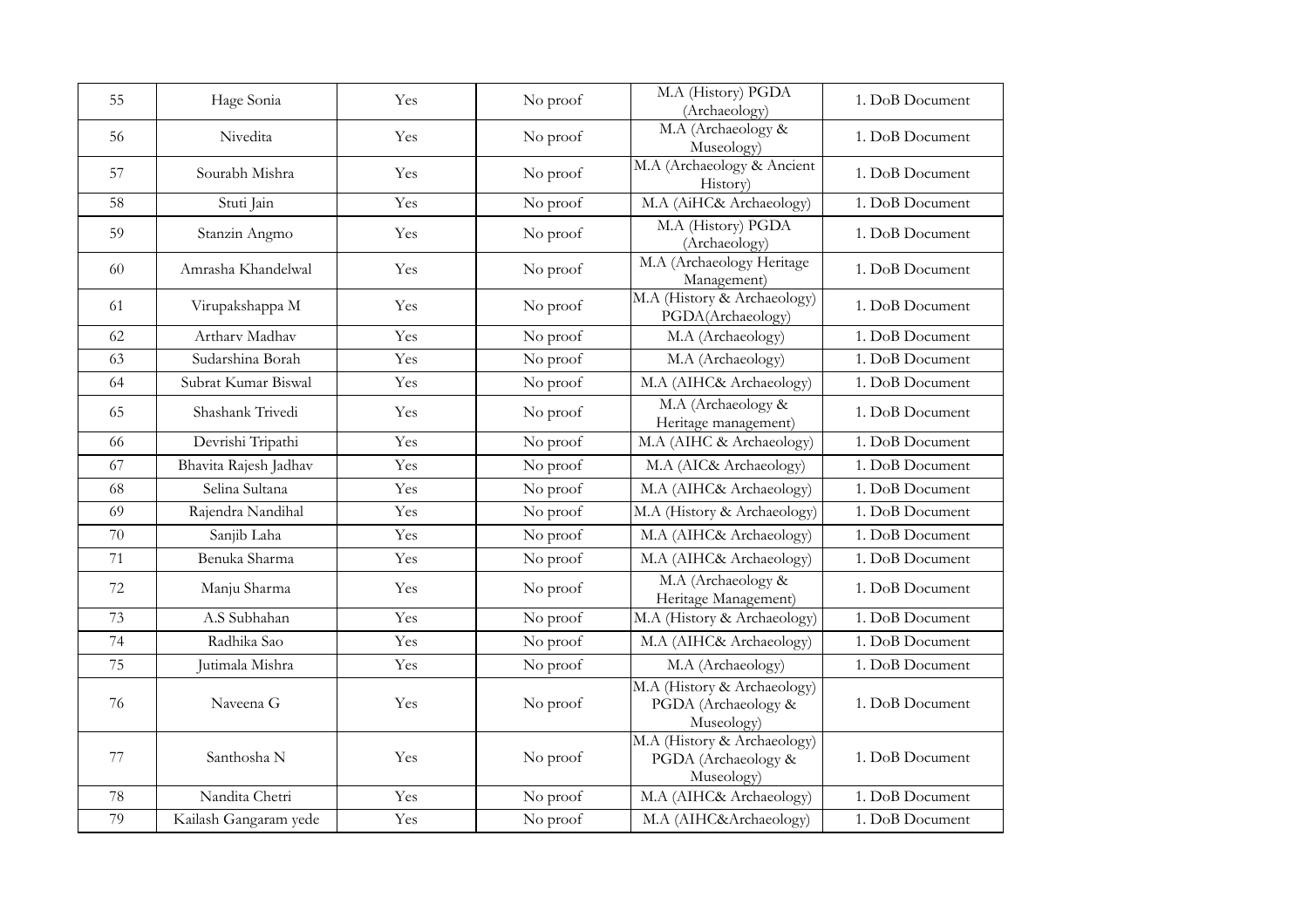| 80  | Anupama Singh               | Yes      | No proof | M.A (AIHC& Archaeology)                    | 1. DoB Document                                                         |
|-----|-----------------------------|----------|----------|--------------------------------------------|-------------------------------------------------------------------------|
| 81  | Dr. Alok Sharma             | Yes      | No proof | M.A (AIC& Archaeology)                     | 1. DoB Document                                                         |
| 82  | Alex Hemrom                 | Yes      | No proof | M.A (AIHC& Archaeology)<br>PGDA (Pursuing) | 1. DoB Document                                                         |
| 83  | Asif Mohi Ud Din            | Yes      | No proof | M.A (history) PGDA<br>(Archaeology)        | 1. DoB Document                                                         |
| 84  | Mhachani Ovung              | Yes      | No proof | M.A (History & Archeology)                 | 1. DoB Document                                                         |
| 85  | Shaikh Mustaqueem<br>Hakeem | Pending  | No proof | M.A (Archaeology)                          | 1. MA Document 2.DoB<br>Document 3. Date of<br>education to be verified |
| 86  | Sangita Saini               | Yes      | No proof | M.A (AIHC& Archaeology)                    | 1. DoB Document                                                         |
| 87  | Pushpanjali Kumari          | Yes      | No proof | M.A (AIHC& Archaeology)                    | 1. DoB Document                                                         |
| 88  | Shalini Singh               | Pending  | No proof | M.A (AIHC& Archaeology)                    | 1. MA Document 2.DoB<br>Document                                        |
| 89  | Banoth Aashmitheswari       | Yes      | No proof | M.A (Ancient History &<br>Archaeology)     | 1. DoB Document                                                         |
| 90  | Priyadarshi                 | No proof | No proof | M.A (History) PGDA<br>(Archaeology)        | 1. MA Document 2.DoB<br>Document                                        |
| 91  | Anamika Priyadarshini       | Yes      | No proof | M.A (AIHC & Archaeology)                   | 1. DoB Document                                                         |
| 92  | Arpita Pattnayak            | Yes      | No proof | M.A (AIHC & Archaeology)                   | 1. DoB Document                                                         |
| 93  | Arya Anuj                   | Pending  | No proof | M.A (AIHC & Archaeology)                   | 1. MA Document<br>2.<br>DoB Document                                    |
| 94  | Bullo Opi                   | Yes      | No proof | M.A (Archaeology)                          | 1. DoB Document                                                         |
| 95  | Karakela Yella Raju         | Pending  | No proof | M.A (AIH & Archaeology)                    | 1. MA Document 2. DoB<br>Document                                       |
| 96  | K.R Aasrit Krishna          | Yes      | No proof | M.A (AIHC & Archaeology)                   | 1. DoB Document                                                         |
| 97  | Rakesh Kumar                | Yes      | No proof | M.A (AIHC& Archaeology)                    | 1. DoB Document                                                         |
| 98  | R. Sreenidhi                | $\rm No$ | No proof | NA                                         | NA                                                                      |
| 99  | Jayant Kumar                | Yes      | No proof | M.A (AIHC& Archaeology)                    | 1. DoB Document                                                         |
| 100 | Mitali Kaushik              | Yes      | No proof | M.A (AIHC& Archaeology)                    | 1. DoB Document                                                         |